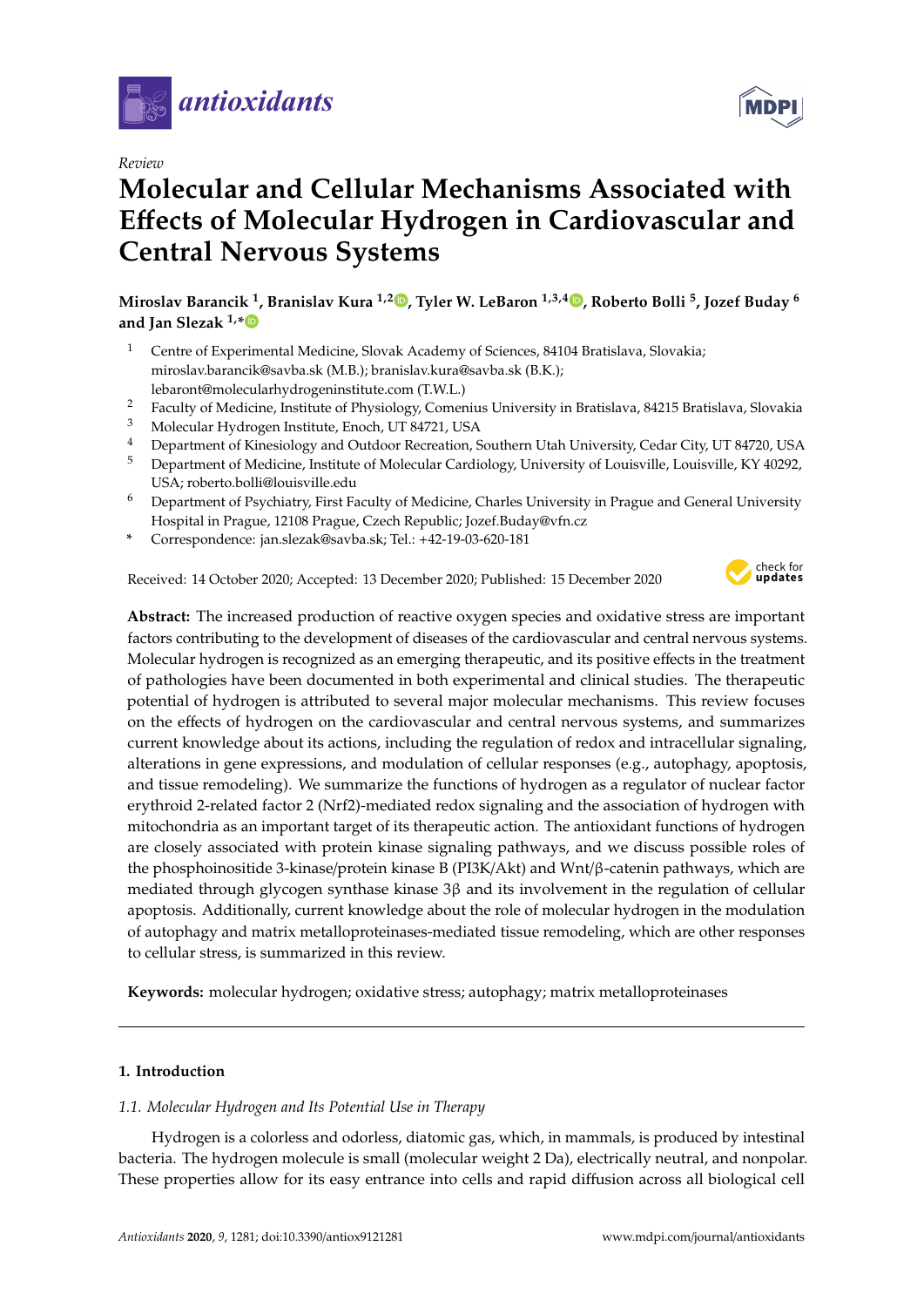membranes. In this way, molecular hydrogen can reach the subcellular compartments, such as mitochondria and endo/sarcoplasmic reticulum, and nuclei, which are the primary sites of reactive oxygen species (ROS) generation and DNA damage, respectively. Moreover, it can easily penetrate several barriers, such as the blood-brain barrier, the placental barrier, and the testis barrier. membranes. In this way, molecular hydrogen can reach the subcellular compartments, such as<br>mitochondria and endo/sarcoplasmic reticulum, and nuclei, which are the primary sites of reactive<br>oxygen species (ROS) generation a

Molecular hydrogen is currently recognized as an emerging therapeutic, as its supplemental Molecular hydrogen is currently recognized as an emerging therapeutic, as its supplemental application exerts protective effects in cardiovascular diseases  $[1,2]$  $[1,2]$ , neurodegenerative diseases  $[3]$ , inflammatory diseases [4], neuromuscular disorders [5], metabolic syndrome [6] diabetes [7,8], kidney inflammatory disease[s \[](#page-12-3)4], neuromuscular disord[ers](#page-12-4) [5], metabolic synd[rom](#page-12-5)e [6] di[ab](#page-12-6)[et](#page-12-7)es [7,8], di[so](#page-12-8)[rde](#page-12-9)rs [9,10], an[d c](#page-12-10)ancer [11]. The protective effects of molecular hydrogen are largely related to its antiapoptotic, anti-inflammatory, and antioxidative a[cti](#page-1-0)ons (Figure 1).

<span id="page-1-0"></span>

oxidative stress. Molecular hydrogen has been shown to provide protective effects via several mechanisms including antioxidant, anti-inflammatory, and cytoprotective action, as well as via signal modulation. MDA—malondialdehyde; TBARS—thiobarbituric acid reactive substances; 8-OHdG—8-hydroxy-desoxyguanosine; SOD—superoxide dismutase; CAT—catalase; GPx—glutathione peroxidase; HO-1—heme oxygenase 1; MPO—myeloperoxidase; GSS—glutathione synthetase; ASK1—apoptotic signal-regulated kinase 1; MAPK—mitogen-activated protein .<br>kinase; JNK—c-Jun N-terminal kinase; CD36—cyclin-dependent kinase 36; Nrf2—nuclear factor-erythroid-2-related factor 2; ARE—antioxidant response elements; NF-κB—nuclear factor kappa B; TNF-α—tumor necrosis factor alpha; ICAM-1—intercellular cell adhesion molecule-1; ICAM-1—intercellular cell adhesion molecule-1; (INF)γ—interferon gamma; IL-1β—interleukin beta; (INF)γ—interferon gamma; IL-1β—interleukin beta; HMGB-1—high-mobility group box protein 1; mTOR—mammalian target of rapamycin; Stat3—signal transducer and activator of transcription 3; LC3-II—microtubule-associated protein 1A/1B-light chain 3; ERK—extracellular signal-regulated kinase; Atg7—autophagy related 7. **Figure 1.** Mechanisms of action of molecular hydrogen in conditions of increased

Molecular hydrogen has no known negative side effects on cells. Its use does not disturb cellular metabolic redox reactions, intracellular signaling (e.g., the signaling role of reactive oxygen species—ROS) [12], or p[hys](#page-12-11)iological metabolic and enzymatic reactions. Hydrogen has very low reactivity with other gases at therapeutic concentrations and lacks reactivity to nitric oxide (NO<sup>•</sup>). This allows its administration with other therapeutic gases, including inhaled anesthetic agents, and enables the concomitant administration of hydrogen with NO<sup>•</sup>. The administration of molecular hydrogen can be performed in several ways. The most common methods are inhalation of molecular hydrogen as a gas [13], applic[atio](#page-12-12)n of a hydrogen-rich solution [3], or [ad](#page-12-2)ministration of hydrogen-loaded eye drops [\[14\]](#page-13-0). Another method is the use of hydrogen-rich water, which is more convenient for long-term treatment.

The positive effects of molecular hydrogen have been demonstrated not only in animal The positive effects of molecular hydrogen have been demonstrated not only in animal experiments, but also in clinical trials. In a single-center prospective, open-label, blinded st[udy](#page-13-1), Katsumata et al. [15]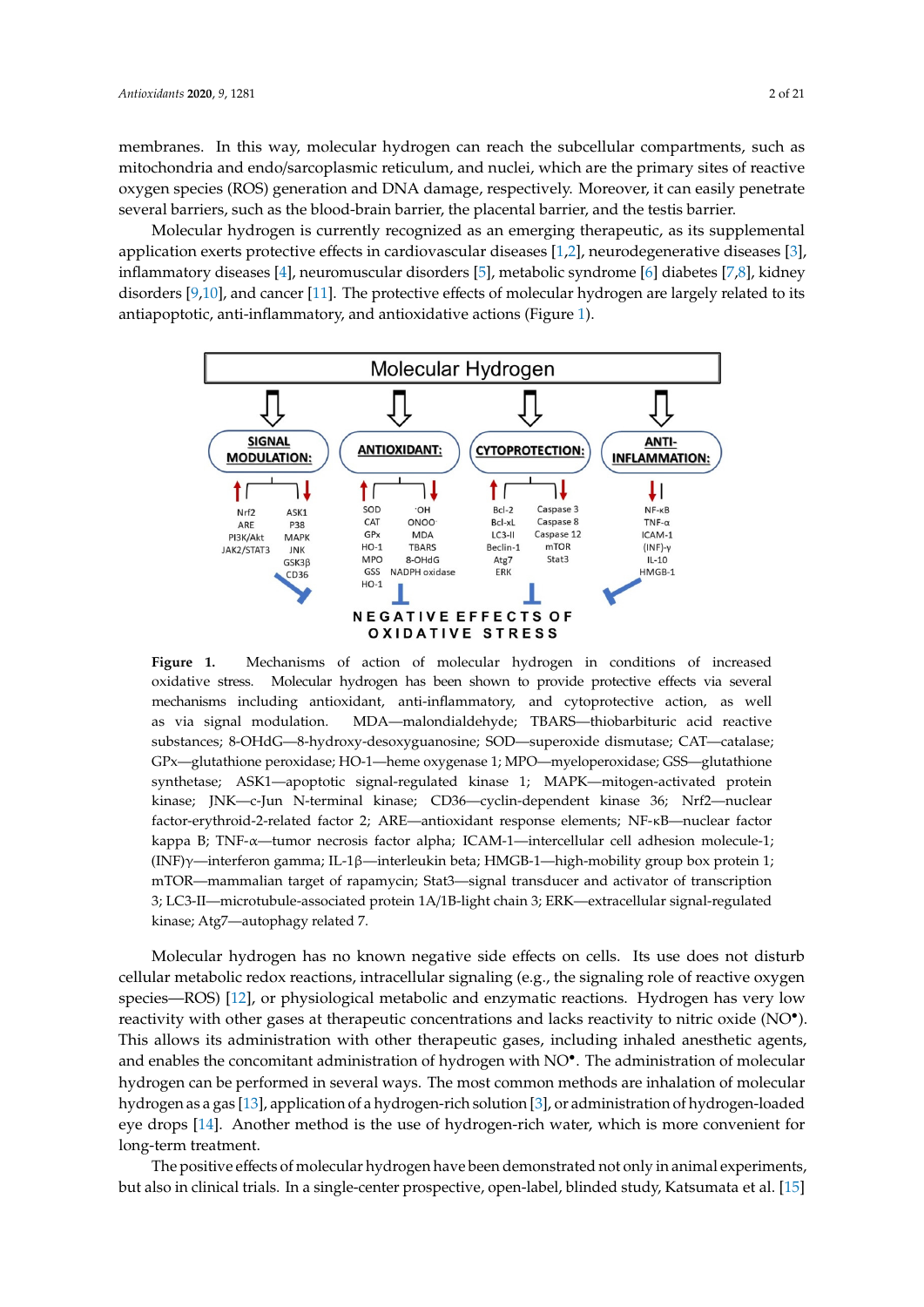investigated the feasibility and effects of hydrogen inhalation on infarct size and adverse left ventricular remodeling after a primary percutaneous coronary intervention (PCI) for ST-elevated myocardial infarction (STEMI). They found that inhalation of  $1.3\%$  H<sub>2</sub> during PCI resulted in left ventricular (LV) reverse remodeling at six months after STEMI. The positive effects of H<sub>2</sub> were also demonstrated in metabolic syndrome (*n* = 60) using a double-blinded, placebo-controlled trial [\[6\]](#page-12-5). The consumption of H2-rich water for 24 weeks led to a significant reduction in blood cholesterol, glucose levels, attenuated serum hemoglobin A1c, and improved biomarkers of inflammation and redox homeostasis as compared to the placebo group. Similarly, an earlier study by Kajiyama et al. [\[16\]](#page-13-2) reported that drinking H2-rich water for eight weeks (with a 12-week washout period) significantly decreased the levels of modified low-density lipoprotein (LDL) cholesterol, small dense LDL, urinary 8-isoprostanes, serum concentrations of oxidized LDL and free fatty acids, and increased plasma levels of adiponectin and extracellular-superoxide dismutase in patients with diabetes mellitus type 2. After  $H_2$  therapy, normalization of the oral glucose tolerance test occurred in four out of six patients with impaired glucose tolerance. In another randomized, double-blinded, placebo-controlled trial, the efficacy of drinking of hydrogen water for 48 weeks in Japanese patients with levodopa-medicated Parkinson's disease (PD) was investigated [\[17\]](#page-13-3). Despite the small number of patients and the short duration of the trial, the results clearly demonstrated the beneficial effects of hydrogen water. Drinking hydrogen water was shown to be safe and well tolerated, and was associated with a significant improvement in Total Unified Parkinson's Disease Rating Scale (UPDRS) scores for patients with PD. Sakai et al. [\[18\]](#page-13-4) showed that molecular hydrogen can be a useful modulator of blood vessel function. The data observed in their study documented that the vasculature of volunteers drinking daily water containing a high concentration of hydrogen was protective against shear stress-derived detrimental ROS. The protective effects of hydrogen may have been mediated by a reduction of detrimental ROS, and were associated with preserving the bioavailability of nitric oxide (NO) and maintaining the NO-mediated vasomotor response.

Importantly, from the perspective of clinical use, the administration of molecular hydrogen is safe and is not associated with undesirable toxic effects.

## *1.2. Molecular Hydrogen and The Cardiovascular System*

Diseases of the cardiovascular system are among the most serious medical problems, and represent a major cause of health complications and morbidity in modern society [\[19\]](#page-13-5). Increased production of ROS and oxidative stress are important factors that contribute to the development of cardiovascular diseases (CVD) such as hypertension [\[20\]](#page-13-6), cardiac hypertrophy [\[21,](#page-13-7)[22\]](#page-13-8), and heart failure [\[23\]](#page-13-9). A very important and preventable cause of CVD is hypertension, which may, without appropriate treatment, lead to cardiac remodeling followed by left ventricular hypertrophy, and potentially also heart failure [\[24\]](#page-13-10).

Ischemia/reperfusion (I/R) injury also plays an important role in the induction of cardiac remodeling. Reperfusion is induced by the blood supply returning to the heart after a period of ischemia, and is associated with the induction of oxidative stress injury, calcium overload, inflammation, and apoptosis [\[25](#page-13-11)[–28\]](#page-13-12). This can impair cardiac function and lead to myocardial infarction and malignant arrhythmias.

Various studies have employed several potential strategies for the prevention, control, and treatment of cardiovascular diseases including the reduction of increased ROS production and oxidative stress, as well as targeting the signaling pathways modulated by ROS [\[29–](#page-13-13)[32\]](#page-13-14). The antioxidative, anti-inflammatory, and antiapoptotic properties of molecular hydrogen may explain why its clinical application may result in the improvement of oxidative stress-related cardiovascular diseases.

The positive effects of molecular hydrogen on diseases related to the cardiovascular system have been reported in several studies. Hydrogen inhalation significantly improved cardiac and brain function in a rat model of cardiac arrest [\[1\]](#page-12-0), and chronic treatment of spontaneous hypertensive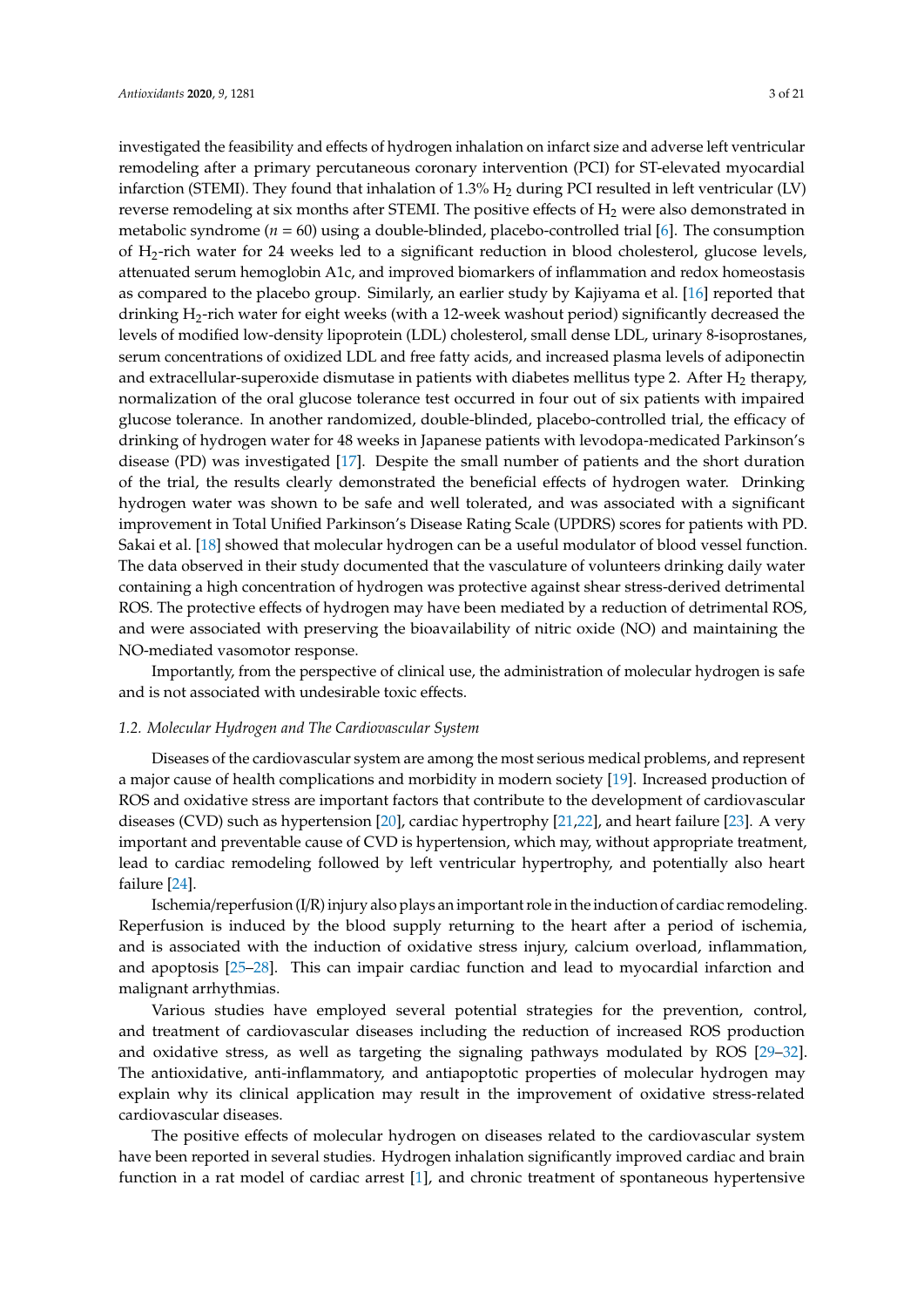rats with hydrogen-rich saline (HRS) attenuated left ventricular hypertrophy development in these animals [\[33\]](#page-14-0). The protective effects of hydrogen on left ventricular function were also observed in other studies demonstrating its ability to attenuate left ventricular remodeling induced by intermittent hypoxia [\[34\]](#page-14-1) or ischemia/reperfusion (I/R) injury [\[13\]](#page-12-12). The positive role of molecular hydrogen treatment in modulating myocardial responses to ischemia/reperfusion injury has been demonstrated in several other studies where different methods of hydrogen application, such as inhalation of hydrogen gas [\[13\]](#page-12-12) or intraperitoneal application of hydrogen-rich saline, were used [\[35\]](#page-14-2). Inhalation of hydrogen gas during reperfusion reduced infarct size in models of cardiac I/R injury in rats [\[13\]](#page-12-12) as well as in dogs [\[36\]](#page-14-3). In the canine model, it was suggested that the cardioprotective effects of hydrogen were realized via the opening of mitochondrial ATP-sensitive potassium channels (mitK-ATP) and the subsequent inhibition of mitochondrial permeability transition pores [\[36\]](#page-14-3). mitK(ATP) channels were found to be involved in myocardial responses to ischemia/repefusion [\[37\]](#page-14-4), and pretreatment with diazoxide, mitK(ATP) channel opener, was found to protect rat heart against ischemia/reperfusion injury [\[38\]](#page-14-5). An investigation of the in vivo effects of hydrogen on myocardial I/R injury in rats found that intraperitoneal application of HRS reduced infarct size and also improved cardiac dysfunction. I/R injury caused excessive release of pro-inflammatory molecules (TNF-α, IL-1β, IL-6, and HMGB1), and the hydrogen-mediated cardioprotection was associated with a reduction of these I/R-induced inflammatory responses in myocardial tissue.

Another study demonstrated that molecular hydrogen potentiates the beneficial infarct-sparing effect of hypoxic postconditioning (HPostC) in isolated rat hearts [\[2\]](#page-12-1). The infusion of Krebs-Henseleit buffer with molecular hydrogen during HPostC further decreased infarct size, attenuated severe arrhythmias, and significantly restored heart function compared with HPostC alone. Interestingly, one group [\[39\]](#page-14-6) found that hydrogen gas can attenuate myocardial I/R injury in rats, independent of postconditioning. Compared with ischemic postconditioning, hydrogen had a better protective effect on I/R injury; this was associated with the attenuation of endoplasmic reticulum stress and the downregulation of excessive autophagy [\[39\]](#page-14-6). Treatment with HRS was also found to attenuate the myocardial injury and apoptosis in heart tissue induced by a cardiopulmonary bypass (CPB). The available evidence indicated that the protective effects of HRS involved opposite effects on two distinct signaling pathways, i.e., attenuation of the PI3K/Akt pathway [\[40\]](#page-14-7) and upregulation of JAK2/STAT3 signaling [\[41\]](#page-14-8).

# *1.3. Molecular Hydrogen and the Central Nervous System*

The nonpolar nature and low molecular weight (2 Da) of molecular hydrogen allow it to easily penetrate biological membranes. This is important in the central nervous system (CNS), because hydrogen can penetrate the membranes that make up the blood-brain barrier (BBB), which plays a pivotal role in the protection of the CNS. Several lines of evidence point to oxidative stress, the activation of matrix metalloproteinases (MMPs), and inflammation as mechanisms linking some pathological conditions, such as cardiovascular diseases and hypertension, to BBB breakdown [\[42](#page-14-9)[,43\]](#page-14-10).

Vital to the regulation of BBB permeability is the integrity of the endothelial cells. Disruption of this integrity can lead to a dysfunction of the BBB, which can cause neurological disorders such as brain injury and neurodegenerative disorders, and may play a significant role in the pathogenesis of vascular dementia [\[44,](#page-14-11)[45\]](#page-14-12). Disruption of BBB function is followed by blood-to-brain extravasation of circulating neuro-inflammatory molecules, which may increase the risk of brain injury. Some cytokines and chemokines, such as IL-6 and TNF- $\alpha$ , are known to be transported across the BBB from the blood into the brain [\[46\]](#page-14-13). Moreover, some studies have shown that circulating peripheral immune cells, i.e., macrophages, invade the CNS [\[47](#page-14-14)[,48\]](#page-14-15). The crosstalk between the signaling cascades underlying oxidative stress and the inflammatory responses may be a critical factor in neurodegenerative disorders [\[49,](#page-14-16)[50\]](#page-14-17).

The penetration of molecular hydrogen through the membranes of the BBB and its unrestricted access to the CNS are unique characteristics, shared by only a few therapeutics. It has been found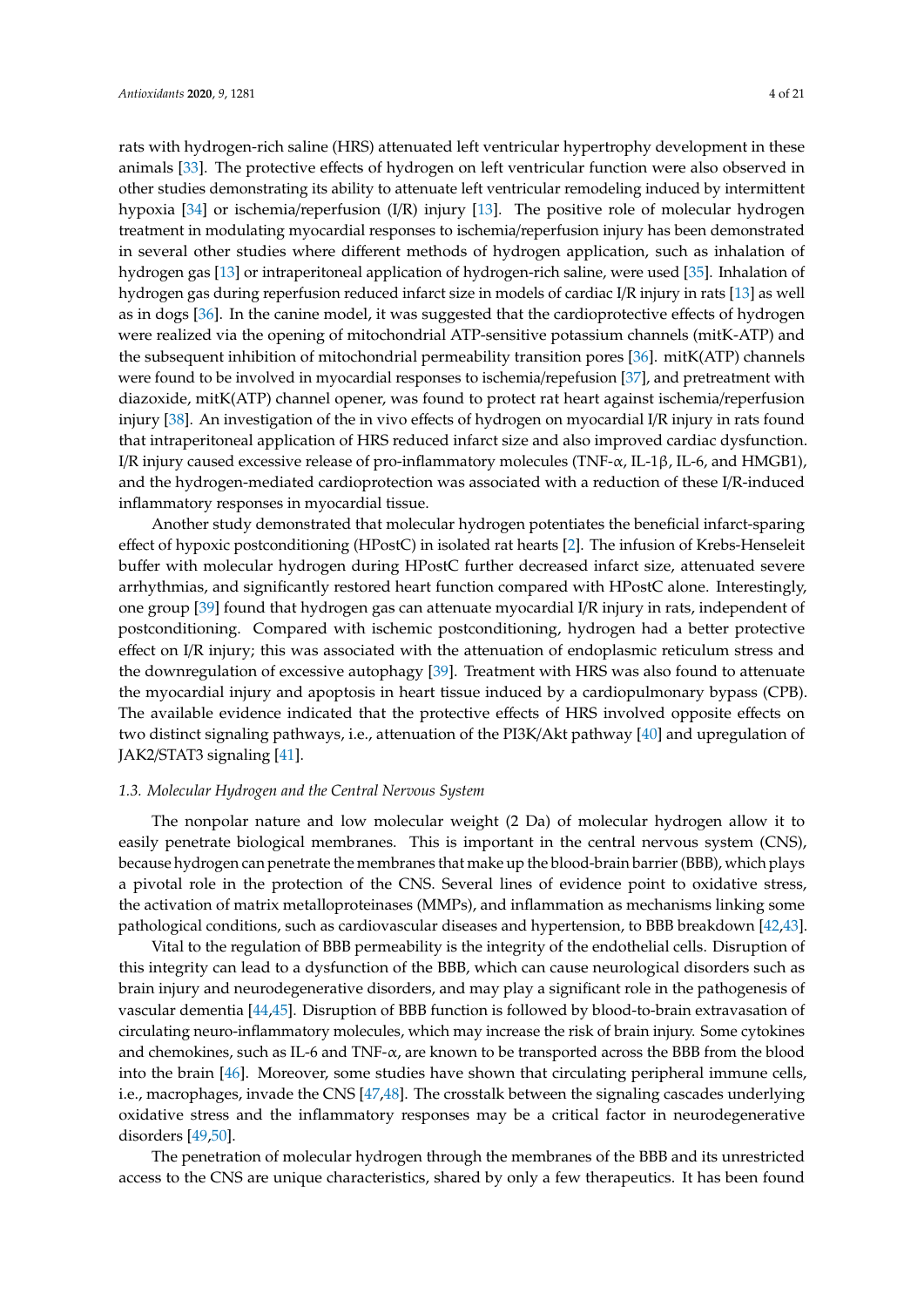that hydrogen gas inhalation suppressed redox stress and BBB disruption by reducing mast cell activation and degranulation [\[51\]](#page-14-18). Moreover, the observed effects of hydrogen were also associated with the suppression of brain edema and neurological deficits [\[51\]](#page-14-18). HRS was found to ameliorate brain edema and decrease infarct volume also in the neonatal brain injury in mice. Other studies have demonstrated that supplemental molecular hydrogen improved clinical features in neuromuscular and neurodegenerative diseases [\[17](#page-13-3)[,52\]](#page-14-19).

The protective effects of molecular hydrogen in the central nervous system are related to the modulation of cellular responses to stress conditions, and are realized through several cellular mechanisms. In 2007, Ohsawa et al. [\[53\]](#page-15-0) reported that gaseous molecular hydrogen acts as a therapeutic and preventive antioxidant by selectively reducing the levels of strong oxidants, such as the hydroxyl radical (<sup>\*</sup>OH) and peroxynitrite (ONOO-), in cells [\[53\]](#page-15-0). The protective effects of molecular hydrogen resulted in the suppression of I/R injury in the brain. Molecular hydrogen selectively reduces the levels of the highly toxic hydroxyl radicals and peroxynitrite, but not superoxide, hydrogen peroxide, or nitric oxide [\[53\]](#page-15-0).

When contemplating the mechanisms for the anti-inflammatory effects of molecular hydrogen in the brain, both the neuro-immunological interactions and crosstalk with oxidative stress need to be considered. Important hydrogen-mediated protective effects include the buffering of oxidative stress, downregulation of endoplasmic reticulum (ER), stress, inhibition of apoptosis, suppression of inflammatory responses, and regulation of autophagy machinery.

# **2. Mechanisms and Cellular Systems Involved in the Actions of Molecular Hydrogen**

The effects of molecular hydrogen on various diseases may be attributed to several molecular mechanisms. Hydrogen was first reported to be a selective scavenger of •OH and peroxynitrite [\[53\]](#page-15-0); these reactive molecules are primary direct targets of hydrogen. However, mounting evidence suggests that hydrogen can also function as a signal modulator [\[54–](#page-15-1)[56\]](#page-15-2), and several molecules are mediators that are secondarily changed by the administration of hydrogen. The radical scavenging and signal modulating activities of molecular hydrogen are closely related to modulation (regulation) of redox signaling and alterations in gene expressions [\[54\]](#page-15-1). Next, we will focus on the role of molecular hydrogen in modulating redox status as well as intracellular protein signaling and the consequences thereof on gene expression, autophagy, and matrix metalloproteinases.

# *2.1. Molecular Hydrogen as Regulator of Redox Signaling*

Molecular hydrogen has been reported to be an antioxidant that protects cells against oxidative stress through selectively decreasing cellular levels of hydroxyl radicals (•OH) and peroxynitrite (ONOO–) [\[53\]](#page-15-0). The stoichiometric reaction between  $H_2$  and hydroxyl radicals is:

$$
H_2 + 2^{\bullet}OH \Rightarrow 2 H_2O
$$

Although hydrogen cannot eliminate peroxynitrite as efficiently as hydroxyl radicals, in rodents, it was found that hydrogen can efficiently reduce nitro-tyrosine formation, which is induced by nitric oxide (NO<sup>•</sup>) via the production of peroxynitrite [\[57,](#page-15-3)[58\]](#page-15-4). NO<sup>•</sup> is a gaseous molecule that also exerts therapeutic effects including relaxation of blood vessels and inhibition of platelet aggregation [\[59\]](#page-15-5). NO<sup>•</sup>, however, can be toxic at higher concentrations because it leads to peroxynitrite-mediated production of nitrotyrosine, which compromises protein functions. Part of the effects of hydrogen may thus be attributed to the reduced production of nitrotyrosine [\[58\]](#page-15-4).

Molecular hydrogen reduces oxidative stress not only directly, but also indirectly by inducing antioxidation systems, including heme oxygenase-1 (HO-1) [\[60,](#page-15-6)[61\]](#page-15-7), superoxide dismutase (SOD) [\[7](#page-12-6)[,9\]](#page-12-8), catalase [\[62\]](#page-15-8), and myeloperoxidase (Figure [1\)](#page-1-0) [\[62,](#page-15-8)[63\]](#page-15-9). In a rat model of traumatic brain injury, it was observed that the beneficial effects of hydrogen inhalation were mediated by the reduction of oxidative stress and the stimulation of enzymatic activities of the endogenous antioxidants SOD and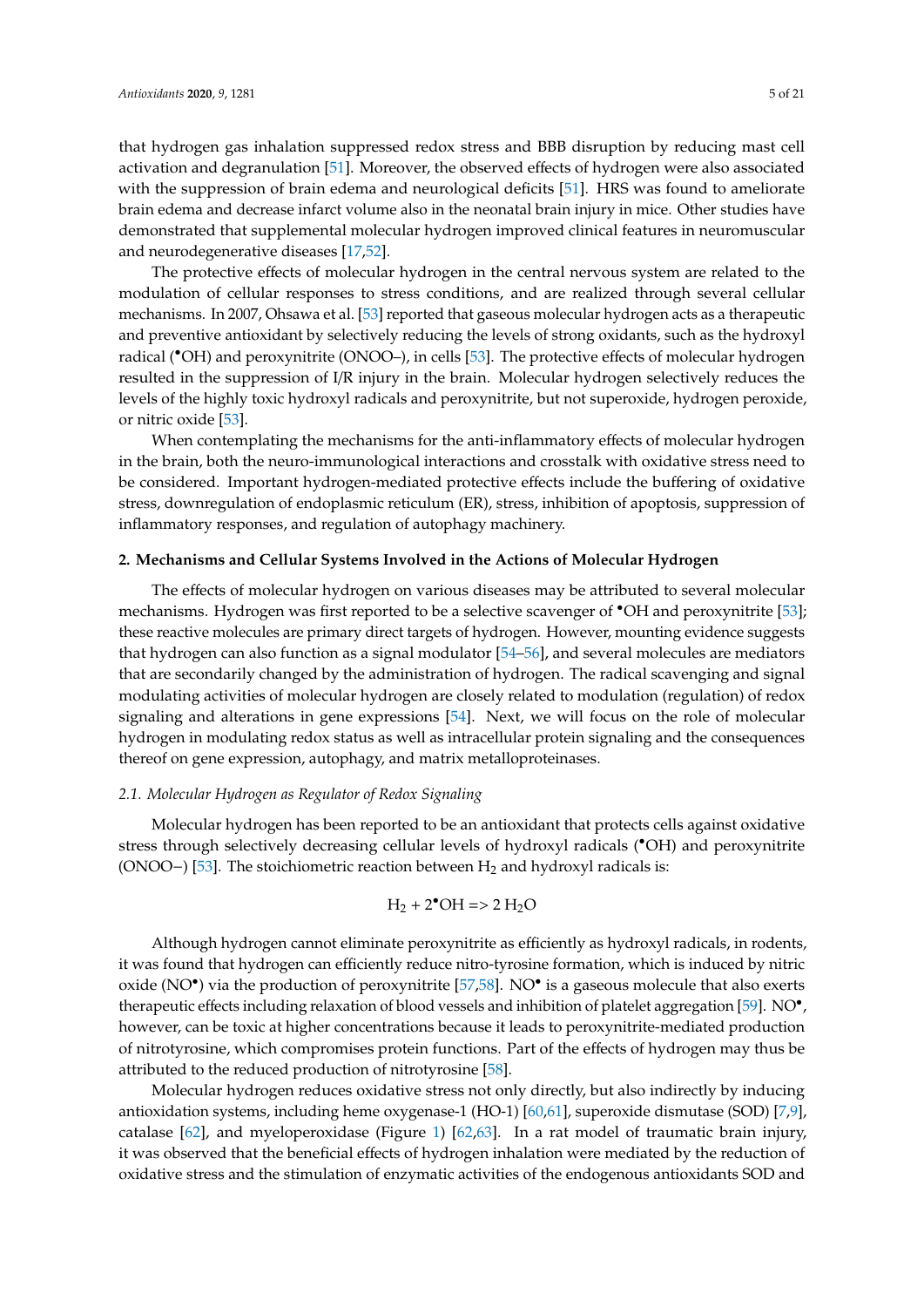catalase [\[64\]](#page-15-10). Beneficial effects of hydrogen on the activities of antioxidant enzymes were also observed by Guan et al. [\[9\]](#page-12-8), who discovered that molecular hydrogen protected against renal dysfunction induced by chronic intermittent hypoxia. Hydrogen was shown to alleviate oxidative damage by promoting the upregulation of SOD and glutathione peroxidase (GSH-Px) activities and increasing the GSH/GSSG ratio. The effects of hydrogen were also associated with a reduction of malondialdehyde (MDA) content (a product of oxidative stress). Other studies support the antioxidant functions of molecular hydrogen through the Nrf2/ARE [\[54,](#page-15-1)[65,](#page-15-11)[66\]](#page-15-12) pathway. This pathway plays an essential role in protection against oxidative stress and in the transcriptional regulation of numerous other antioxidant and cytoprotective proteins [\[49\]](#page-14-16). Nrf2 (nuclear factor erythroid 2-related factor 2) is a transcription factor playing an important role in the redox-sensitive regulation of the expression of several endogenous antioxidants and detoxification enzymes [\[67,](#page-15-13)[68\]](#page-15-14). Under normal conditions, Nrf2 is inhibited by Kelch-like ECH-associated protein 1 (Keap1), which mediates the Cullin3/Rbx1-dependent polyubiquitination of Nrf2 and its subsequent proteosomal degradation [\[69\]](#page-15-15). After exposure of cells to stress, the cysteine residues of Keap1 are modified by oxidative/electrophilic molecules, and Nrf2 escapes Keap1-mediated repression. When Nrf2 is not ubiquitinated, it translocates in the nucleus, where it forms heterodimers with small MAF or JUN proteins and binds to the antioxidant response element (ARE), i.e., the upstream promoter region of many antioxidative genes, and initiates their transcription [\[19](#page-13-5)[,70\]](#page-15-16). Regulation of the Nrf2/ARE pathway is generally dependent on the duration and intensity of the oxidative stress. The above mentioned effects are realized above all during acute stress. Prolonged stress induces negative modulation or downregulation of Nrf2 activity, and decreases or arrests antioxidant and detoxification responses. Glycogen synthase kinase 3β (GSK-3β) plays an important role in this modulation by phosphorylating threonine residues of Fyn kinases. The Fyn kinase then translocates into the nucleus where it phosphorylates Nrf2, which leads to Nrf2 export out of the nucleus to the cytoplasm, where it is exposed to ubiquitination and proteasome degradation [\[71\]](#page-15-17).

The role of Nrf2 in mediating the effects of hydrogen is supported by the results of a study showing that hydrogen gas reduced hyperoxic lung injury via the Nrf2 pathway, and through the induction of Nrf2-dependent genes, such as HO-1 [\[66\]](#page-15-12). It was also demonstrated that hydrogen can play a significant antioxidative role in the brain after focal cerebral ischemia reperfusion through upregulation of HO-1 levels [\[72\]](#page-15-18). Moreover, recent data indicated that the Nrf2/ARE signaling pathway and upregulation of HO-1 are involved in the neuroprotective effects of hydrogen-rich saline in mice with experimental autoimmune encephalomyelitis [\[73\]](#page-16-0).

#### *2.2. Molecular Hydrogen and Mitochondria*

Mitochondria are important organelles involved in several essential cellular functions, such as energy production (ATP), cell differentiation, regulation of calcium homeostasis, and signal transduction [\[74](#page-16-1)[–76\]](#page-16-2). They also significantly contribute to cellular stress responses associated with cell death. The mitochondria-mediated regulation of apoptosis [\[77,](#page-16-3)[78\]](#page-16-4) and autophagy [\[79\]](#page-16-5) is an important biological process. Mitochondrial dysfunction contributes to various human diseases. Mitochondria are known as a major sources of cellular ROS production. The process of oxidative phosphorylation leads to the conversion of oxygen  $(O_2)$  into water  $(H_2O)$  by four-electron reduction. However, a small percentage of  $O_2$  is converted into superoxide anion radicals by one-electron reduction. Superoxide is decomposed with mitochondrial superoxide dismutase (SOD) and converted to  $O_2$  and hydrogen peroxide  $(H_2O_2)$ .

The physical properties of molecular hydrogen allow its effective penetration through subcellular compartments, such as mitochondria [\[80\]](#page-16-6). Mitochondria are an important therapeutic target, and so the small hydrogen molecule could be applicable for interventions in diseases related to mitochondria. The potential effects of molecular hydrogen have been investigated in several studies. In one model of isolated mitochondria, it was found that molecular hydrogen could suppress superoxide generation in complex I [\[81\]](#page-16-7). The same authors demonstrated that the presence of molecular hydrogen in culture media reduced the membrane potential in living human lung cells (A549) [\[81\]](#page-16-7). Based on the results of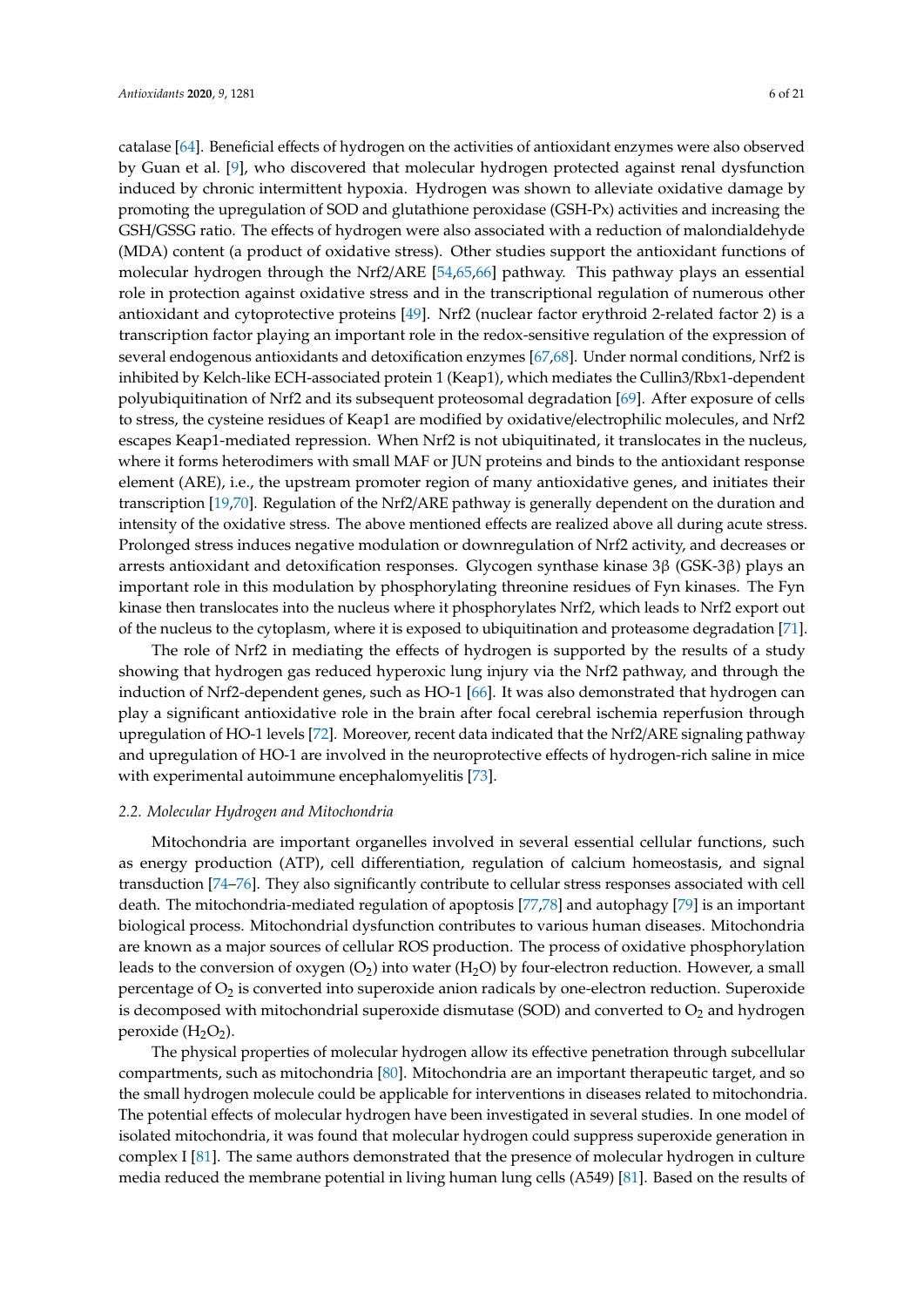both in vitro and in vivo studies, the authors assumed that electrons released by molecular hydrogen could be donated to the iron-sulfur N2 cluster in complex I of the respiratory chain. In this way,  $H_2$ may trigger a conformational change in this complex and affect transmembrane proton transfer and/or uncoupling of the membrane potential. Therefore, it was proposed that  $H_2$  may function as a rectifier of mitochondrial electron flow in the disordered or pathological states when the accumulation of electrons leads to ROS production [\[82\]](#page-16-8).

Positive effects of molecular hydrogen on mitochondria through the activation of mitochondrial unfolded protein response (mtUPR) pathways have also been demonstrated. mtUPR is a defense mechanism that is activated by stress occurring in the mitochondrial matrix, when damaged proteins accumulate in the mitochondrial matrix and exceed the maximal capacity of the protein folding apparatus [\[83\]](#page-16-9). It was found that molecular hydrogen induced this mitochondrial defense mechanism by induction of mtUPR-related proteins expression and via histone 3 (H3) demethylase induction and modification of H3 methylation on lysine 27 (H3K27) [\[66,](#page-15-12)[84\]](#page-16-10). The positive effects of hydrogen were also documented by Iuchi et al. [\[85\]](#page-16-11), who found that molecular hydrogen can suppress tert-butyl hydroperoxide-induced cell death by reducing mitochondrial dysfunction and fatty acid peroxidation [\[85\]](#page-16-11).

These possible mechanisms involved in the effects of molecular hydrogen may explain the results in recent studies showing protective effects of hydrogen-rich saline against experimental diabetic peripheral neuropathy in rats, which was associated with the activation of mitochondrial ATP-sensitive potassium channels [\[86\]](#page-16-12). Moreover, the application of 5-hydroxydecanoate, a mitochondrial ATP-sensitive potassium channels inhibitor, eliminated the neuroprotective effects of hydrogen-rich saline treatment. ATP-sensitive potassium channels can be found in the plasma membrane and the inner membrane of mitochondria [\[87\]](#page-16-13). It was demonstrated that these mitochondrial channels play an important role in the protection of myocardial cells against injuries [\[88\]](#page-16-14), and that their activation can inhibit the apoptosis induced by hydrogen peroxide [\[89\]](#page-16-15). Nrf2 is an important regulator of redox signaling. A recent study showed that hydrogen-rich saline can alleviate mitochondrial dysfunction via the Nrf2 pathway [\[90\]](#page-16-16). The authors found that sepsis-associated encephalopathy (SAE) led to mitochondrial dysfunction. Hydrogen-rich saline improved the function of mitochondria, as demonstrated by an increase of the mitochondrial membrane potential (MMP), respiratory control ratio (RCR), and ATP release. In addition, hydrogen-rich saline alleviated SAE-induced changes and the production of ROS. The relationship between hydrogen and the Nrf2 pathway was confirmed by findings that the protective effects of hydrogen occurred in wild type but not Nrf2-knockout mice.

Gvozdjakova et al. [\[91\]](#page-16-17) demonstrated that molecular hydrogen stimulates myocardial mitochondrial function in rats. Drinking molecular hydrogen-rich water (HRW) resulted in increased levels of ATP production at Complexes I and II in the rat cardiac mitochondria. Similarly, coenzyme Q9 levels in the rat plasma, myocardial tissue, and mitochondria were increased after HRW administration.

#### *2.3. Molecular Hydrogen and Modulation of Intracellular Protein Kinases Signal Transduction*

Molecular hydrogen plays a role not only as a potential free radical scavenger during oxidative stress, but it can also act as a modulator of intracellular signaling mediated by protein kinases. This signaling role is facilitated by the physical properties of molecular hydrogen, namely, the fact that it can easily diffuse throughout tissues and cells. In this way, hydrogen represents a gaseous-signaling molecule, similar to NO• . Importantly, molecular hydrogen can reduce oxidative stress, but it cannot directly eliminate functionally important signaling ROS [\[12,](#page-12-11)[53\]](#page-15-0). Several studies have documented that molecular hydrogen may exert its effects by targeting several protein kinases [\[9,](#page-12-8)[55,](#page-15-19)[92](#page-16-18)[–94\]](#page-17-0). The effects of hydrogen on signaling are not unidirectional, and both stimulatory and inhibitory roles of molecular hydrogen in the activation of distinct protein kinase cascades have been demonstrated [\[54\]](#page-15-1).

The cellular effects of molecular hydrogen seem to be mediated by several intracellular protein kinase pathways. We will focus on the PI3K/Akt and Wnt/β-catenin (Wingless-type mouse mammary tumor virus integration site family member/beta catenin) pathways, which are associated with glycogen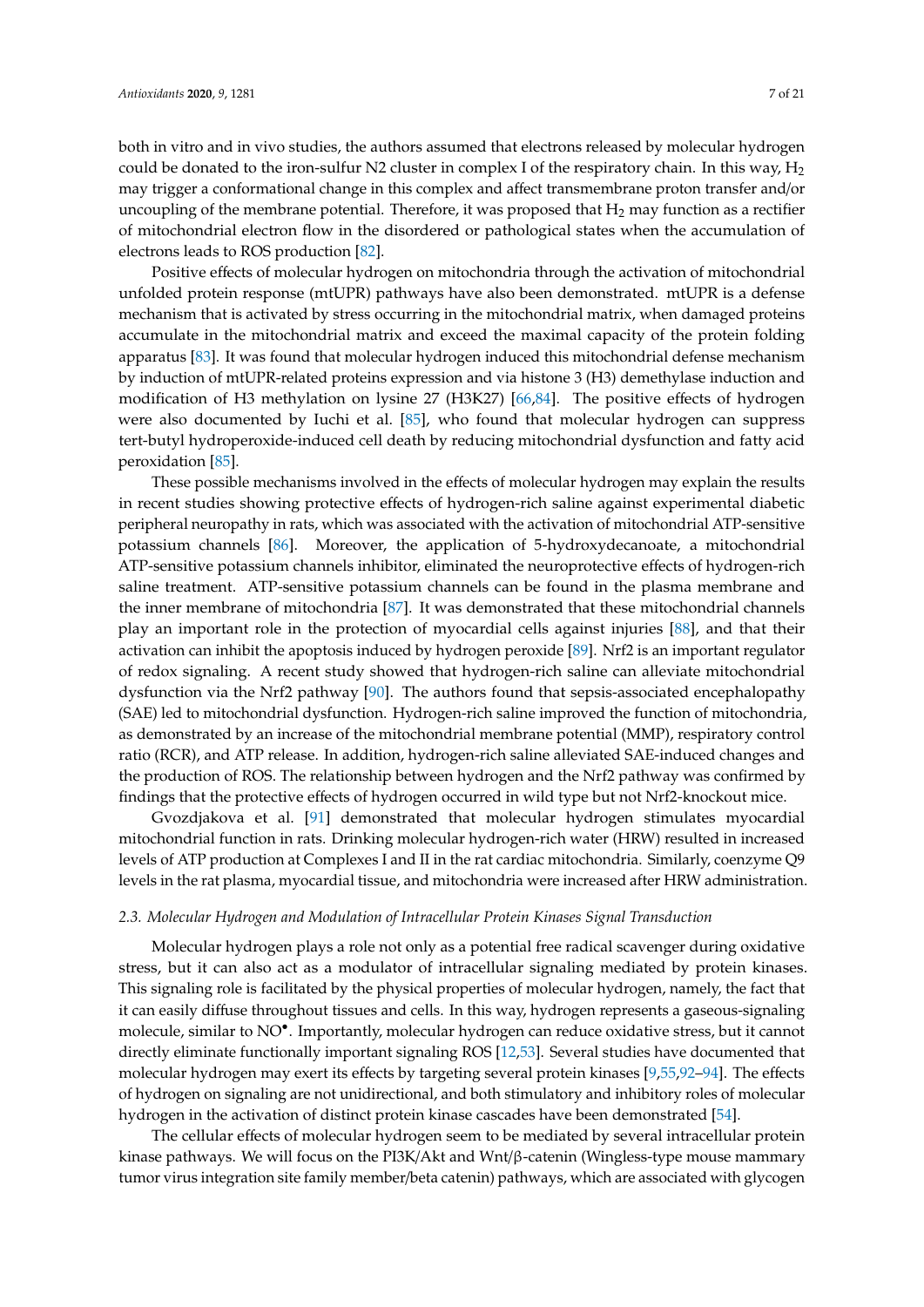synthase kinase 3β (GSK3β), an enzyme that plays an important role in the regulation of cellular endogenous apoptosis.

# 2.3.1. Molecular Hydrogen and the PI3K/Akt/GSK-3β Signaling Pathway

The PI3K/Akt kinase signaling pathway is a key player in the regulation of the protective induction of Nrf2/ARE during acute oxidative stress. However, in long-term stress, Nrf2 is deactivated to various degrees by kinase cascades associated with the activation of glycogen synthase kinase-3β (GSK3β), as explained above via phosphorylating Fyn kinase, which results in the attenuation or complete cessation of the antioxidant and detoxication response [ $19,95$ ]. GSK3 $\beta$  is a serine/threonine kinase and the major downstream target of the PI3K/Akt pathway. This enzyme is phosphorylated by Akt kinase and can directly phosphorylate Nrf2 [\[96\]](#page-17-2). GSK3β also regulates the cellular endogenous apoptosis pathway, and its downstream target MCL-1 (myeloid lymphoma 1) in the Bcl-2 family [\[97\]](#page-17-3). The PI3K/Akt/GSK3β signaling pathway mediates cell survival and plays an important role in I/R injury in the heart [\[98\]](#page-17-4), brain [\[99\]](#page-17-5), and kidney [\[100\]](#page-17-6). Moreover, this pathway is involved in regulating the function of cerebral blood vessels, and inhibiting its function may aggravate neuronal injury. GSK-3β is considered a therapeutic target for a variety of nervous system diseases. Several studies have indicated that GSK-3β may regulate neuronal apoptosis through the activation of NF-κB or β-catenin signaling pathways [\[101](#page-17-7)[–103\]](#page-17-8).

Several lines of evidence indicate that at least part of the protective effects of molecular hydrogen are related to the regulation of the PI3K/Akt/GSK3β signaling pathway. HRS was found to protect cerebral microvascular endothelial cells from apoptosis after hypoxia/reoxygenation by inhibiting the PI3K/Akt/GSK3β pathway [\[104\]](#page-17-9). HRS was also protective against brain injury induced by cardiopulmonary bypass; this protection was associated with the inhibition of apoptosis through the PI3K/Akt/GSK3 $\beta$  pathway [\[104\]](#page-17-9). This inhibition of apoptosis by HRS was realized through downregulation of Akt and GSK3β activity, which are core components of this pathway, and through the inhibition of proapoptotic caspase-3 and Bax expression levels. Inactivation of the Akt kinase pathway also played a role in HRS-induced attenuation of vascular smooth muscle cell proliferation and neointimal hyperplasia. In addition to the Akt kinase pathway, the effects of HRS were also associated with inhibition of ROS production and inactivation of the Ras-ERK1/2-MEK1/2 pathway [\[105\]](#page-17-10).

The fact that the effects of hydrogen on signaling pathways are not always unidirectional is further confirmed in the study of Wang et al. [\[61\]](#page-15-7), where hydrogen exerted neuroprotection in a cellular in vitro model of traumatic brain injury through activation of the miR-21/PI3K/Akt/GSK-3β signaling pathway. Activation of the PI3K/Akt kinase pathway has also been found to be related to the neuroprotective effects of molecular hydrogen against neurologic damage and apoptosis in early brain injury induced by subarachnoid hemorrhage [\[106\]](#page-17-11). Similarly, protection of mouse hearts against I/R injury by molecular hydrogen involved the activation of the PI3K/Akt pathway [\[107\]](#page-17-12). A recent study showed that the Akt kinase pathway plays a critical role in the neuroprotective ability of hydrogen-rich saline (HRS). HRS restored behavioral deficits following hypoxia-ischemia injury in neonatal mice via the activation of Akt kinase pathway [\[108\]](#page-17-13).

#### 2.3.2. Effects of Molecular Hydrogen on Wnt/β-catenin Signaling

Wnts are secreted glycoproteins. In mammals, the family of Wnt ligands consist of 19 members [\[109\]](#page-17-14). Activation of the Wnt signaling system includes canonical and noncanonical pathways which regulate a variety of cellular activities.

Two central components of the canonical Wnt pathway are β-catenin and Axin1. Axin1 plays crucial roles in both the destruction of the β-catenin complex and activation of the LRP6 signaling complex [\[110\]](#page-17-15). Wnt ligands in this pathway (Wnt1, Wnt2a, Wnt3a, WNT6, and Wnt8a, WNT9b) bind to the frizzled (FZD) and low-density-lipoprotein-related protein 5/6 (LRP5/6) receptor complex. This complex activates the Dishevelled protein, which, in turn, inhibits the degradation complex that destroys the synthetized β-catenin. The β-catenin destruction complex consists of the central scaffold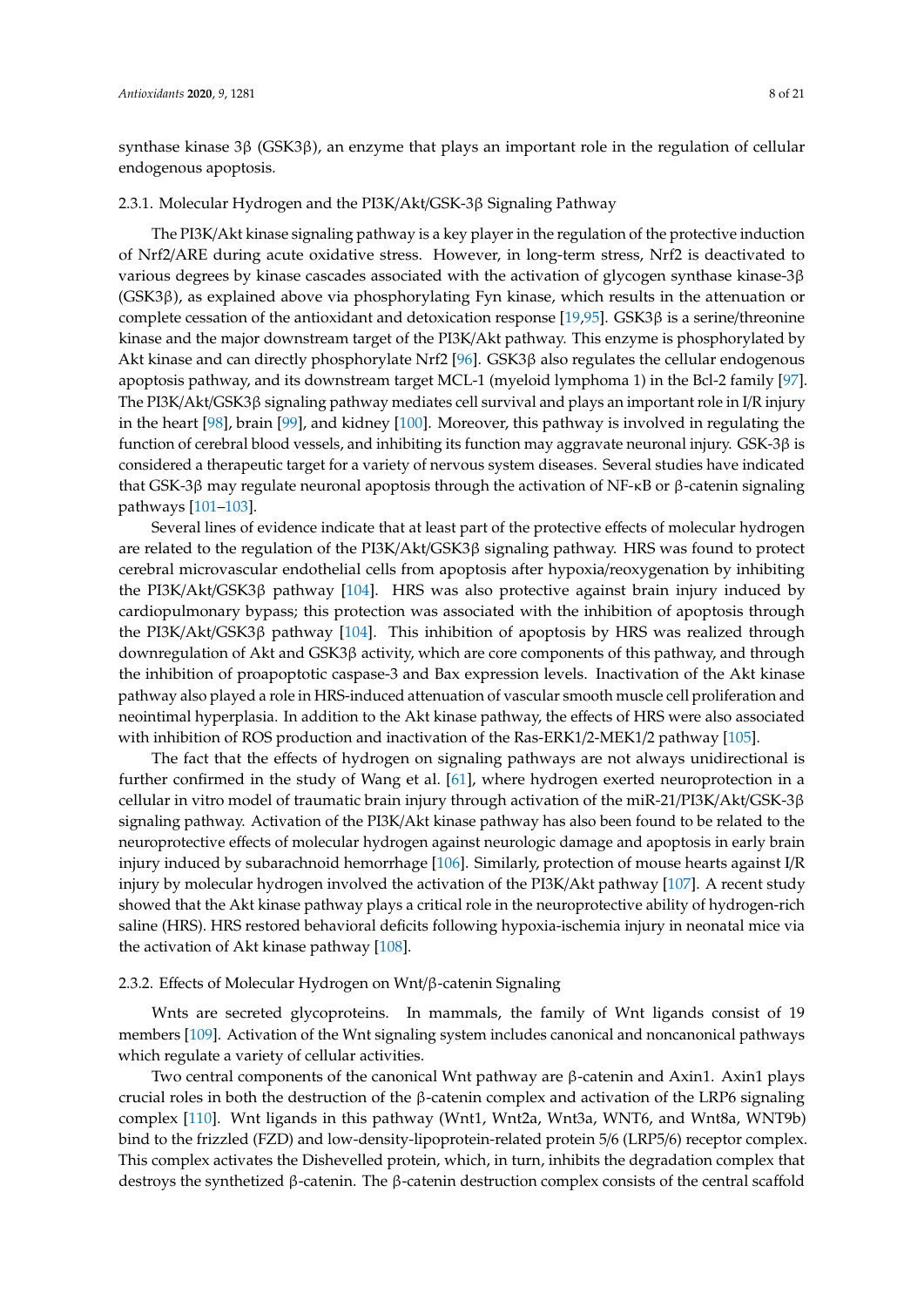protein Axin and three other components: (i) tumor-suppressor protein adenomatous polyposis coli (APC), (ii) glycogen synthase kinase-3β (GSK-3β), and (iii) casein kinase-1 (CKI) [\[111\]](#page-17-16). Inhibition of the degradation complex leads to the stabilization and translocation of  $\beta$ -catenin into the nucleus. The activation of canonical Wnt signaling depends on the nuclear localization of  $\beta$ -catenin. In the nucleus, β-catenin acts as a transcriptional coactivator which, together with the T-cell factor (TCF) and the lymphoid enhancer factor (LEF) transcription factors, initiates the Wnt transcriptional program [\[111–](#page-17-16)[113\]](#page-18-0). Potential Wnt/β-catenin downstream target genes are angiogenic factors such as vascular endothelial growth factor (VEGF) [\[114\]](#page-18-1) and interleukin-8 (IL-8) [\[115\]](#page-18-2). Reports have also demonstrated that canonical Wnt signaling can regulate the expression of neurospecific growth factors such as neurotrophin-3 (NT-3) [\[116\]](#page-18-3) and brain-derived neurotrophic factor (BDNF) [\[117\]](#page-18-4). Another possible target of Wnt/β-catenin signaling is the voltage-gated Na<sup>+</sup> channel NaV1.5 encoded by the SCN5a gene. It was found that the activation of Wnt/β-catenin signaling by hydrogen peroxide inhibited the NaV1.5 expression at the transcriptional level [\[72\]](#page-15-18).

Canonical Wnt/β-catenin signaling controls cell proliferation and differentiation by regulating the expression of target genes. This cascade plays important roles in the regulation of many cellular functions [\[112](#page-18-5)[,118](#page-18-6)[,119\]](#page-18-7). Aberrant activation of this signaling pathway is associated with a number of diseases, including cancers, metabolic, and degenerative diseases [\[120,](#page-18-8)[121\]](#page-18-9). Moreover, dysfunction of Wnt signaling has been implicated in age-related diseases [\[122\]](#page-18-10), and sustained activation of Wnt signaling plays a key role in the pathogenesis of a variety of tissue fibrosis [\[123\]](#page-18-11). GSK-3β plays an important role in the destabilization of the Wnt signaling component, β-catenin. Activation of GSK-3β and the disturbed function of Wnt/β-catenin signaling are linked to tissue fibrosis, such as lung fibrosis [\[124\]](#page-18-12), liver fibrosis [\[125\]](#page-18-13), and cardiac fibrosis [\[126\]](#page-18-14).

Lin et al. [\[55\]](#page-15-19) demonstrated that molecular hydrogen suppressed abnormally activated Wnt/β-catenin signaling by promoting phosphorylation and degradation of β-catenin in cancer L and HeLa cell lines. Hydrogen had no effect on the basal endogenous β-catenin level and inhibited only β-catenin accumulation induced by Wnt3a and GSK3 inhibitors. The protective effects of molecular hydrogen occurred only in situations of aberrant activation of the Wnt/β-catenin pathway, and the data observed using a GSK3 inhibitor pointed to an important role of this kinase in the modulation of β-catenin function. Moreover, the mechanisms of hydrogen-mediated suppression of Wnt/β-catenin signaling did not involve the scavenging of hydroxyl radicals or peroxynitrite. Modulation of the β-catenin pathway by hydrogen was also found in melanocytes [\[127\]](#page-18-15). Hydrogen reversed the hydrogen peroxide-induced apoptosis and dysfunction in melanocytes, and the data indicated that the hydrogen-mediated beneficial effects involved Wnt/β-catenin-mediated activation of Nrf2 signaling [\[127\]](#page-18-15).

Noncanonical Wnt signaling is activated by stimulation of the Frizzled receptor by noncanonical Wnt ligands, such as Wnt4, Wnt5, and Wnt11 [\[128](#page-18-16)[–130\]](#page-18-17). The activation is β-catenin-independent and may trigger gene transcription by activating a planar cell polarity pathway (PCP) [\[131](#page-18-18)[,132\]](#page-18-19) and a calcium-dependent pathway (Wnt/Ca<sup>2+)</sup> [\[128\]](#page-18-16). Downstream effectors of the Wnt/PCP pathway may involve the small GTP-binding protein RhoA, c-Jun N-terminal protein kinases (JNK) [\[133,](#page-18-20)[134\]](#page-19-0), and downstream proteins of the Wnt/ $Ca^{2+}$  may involve several kinases, including protein kinase C (PKC) and calcium/calmodulin-dependent kinase (CaMKII) [\[128,](#page-18-16)[135\]](#page-19-1).

Several studies have shown the effects of molecular hydrogen on components of noncanonical Wnt signaling. It has been documented that a hydrogen-rich medium decreased expression of downstream RhoA effector, Rho-associated coiled-coil protein kinase (ROCK); this was associated with attenuation of LPS-induced vascular hyperpermeability and vascular endothelial-cadherin disruption [\[136\]](#page-19-2). Supression of RhoA activity by hydrogen was also found in the human colon cancer cell line, Caco-2; this was connected with hydrogen-mediated amelioration of LPS-induced barrier dysfunction [\[137\]](#page-19-3). Zhang et al. [\[94\]](#page-17-0) described the positive effects of intraperitoneal hydrogen injection on the prevention of isoproterenol-induced cardiac hypertrophy and improvement of cardiac function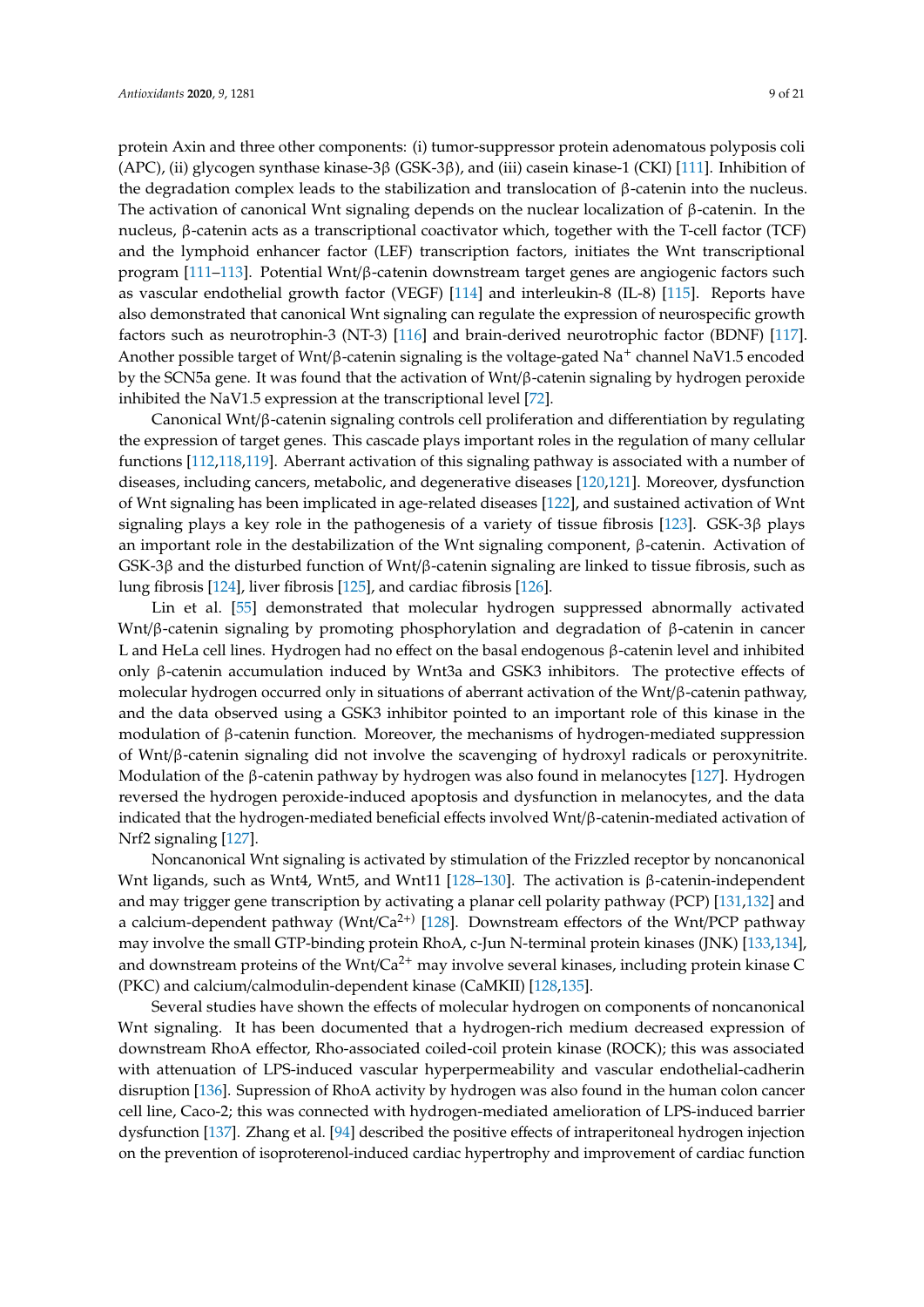in mice. Hydrogen exerted its protective effects through blocking several protein kinase pathways (ERK, p38-MAPK), including JNK signaling.

# *2.4. E*ff*ects of Hydrogen on Gene Expression Regulation*

Hydrogen was found to be involved in regulating the expression of various genes; however, it is not clear whether these regulations are the cause or consequence of the effects of hydrogen against oxidative stress [\[54\]](#page-15-1). The primary molecular targets of molecular hydrogen remain unknown, and there is no evidence that hydrogen directly reacts with factors involved in transcriptional regulation. Several lines of evidence indicate that molecular hydrogen can realize its effects in various pathological situations indirectly, through the up- or down- regulation of the expression of distinct genes. The antiapoptotic effects of hydrogen seem to be associated with the upregulation of antiapoptotic factors, and/or the downregulation of proapoptotic factors (Figure [1\)](#page-1-0). It has been observed that hydrogen induced expressions of the antiapoptotic factors Bcl-2 and Bcl-xL [\[138\]](#page-19-4), and suppressed the expressions of various proapoptotic factors, including caspase 3 [\[139](#page-19-5)[,140\]](#page-19-6), caspase 8 [\[138\]](#page-19-4), and caspase 12 [\[139\]](#page-19-5).

An important factor in modulating responses to oxidative stress, and a major mechanism underlying the cellular protective effects of hydrogen, is the upregulation of the expression of genes that encode several antioxidant enzymes (Figure [1\)](#page-1-0) [\[7,](#page-12-6)[9,](#page-12-8)[62\]](#page-15-8). Kawamura et al. [\[66\]](#page-15-12) reported that inhalation of hydrogen gas during exposure to hyperoxia improved blood oxygenation, reduced inflammation, and induced HO-1 expression in the lung. The HO-1 enzyme participates in the cellular defense against oxidative stress, and its transcription is regulated by nuclear factor erythroid 2-related factor 2 (Nrf2). Nrf-2 seems to play a very important role in mediating the effects of molecular hydrogen on gene expression. Furthermore, Chen et al. [\[141\]](#page-19-7) reported that molecular hydrogen attenuates the inflammatory response during sepsis by activating the Nrf2-mediated HO-1 signaling pathway.

Hydrogen gas enhances gene expression by promoting the translocation of Nrf2 into the nucleus [\[142\]](#page-19-8). A consequence of nuclear Nrf2 translocation is the upregulation of its downstream effectors such as HO-1, SOD, and catalase. The relationship between the effects of molecular hydrogen and Nrf2 was also confirmed by data obtained using a septic model in mice. It was demonstrated that hydrogen therapy protected against intestinal injury induced by oxidative stress and inflammation, and increased the survival rate in WT septic mice, but not in Nrf2-KO mice [\[143\]](#page-19-9).

Other downstream indirect targets of molecular hydrogen that can be up- or down- regulated include several other genes, such as MMP-2, MMP-9 [\[144\]](#page-19-10), MMP3, MMP13 [\[57\]](#page-15-3), cyclooxygenase-2 [\[145\]](#page-19-11), and connexins [\[146\]](#page-19-12). In addition, it has been proposed that molecular hydrogen may affect the expression of several protein kinase signaling pathways [\[93](#page-17-17)[,147\]](#page-19-13). However, these molecules are likely downstream and indirectly regulated by  $H_2$ , as the direct targets of  $H_2$  have yet to be elucidated [\[54\]](#page-15-1).

# *2.5. Molecular Hydrogen and Autophagy*

Autophagy is an adaptive response of cells during conditions of cellular stress, such as nutrient limitation, increased production of ROS, accumulation of protein aggregates or damaged organelles, or presence of extracellular pathogens [\[148](#page-19-14)[,149\]](#page-19-15). Through autophagy, the machinery and cytosolic components that are damaged or dysfunctional, along with extracellular pathogens, are degraded via the autophagosome, which fuses with lysosomes to degrade and recycle the sequestered substrates. There are at least three types of autophagy: macroautophagy, microautophagy, and chaperone-mediated autophagy. Basal autophagy helps cells survive by reducing stress sources, and is beneficial to keeping normal cellular functions during the early stage of disease [\[150](#page-19-16)[,151\]](#page-19-17). However, excessive autophagy leads to autophagic cell death and is implicated in disease progression [\[152\]](#page-19-18). The importance of autophagy for cellular function is emphasized by the fact that autophagy dysfunction can result in impaired mitochondrial function, ROS accumulation, and oxidative stress [\[153\]](#page-19-19). A consequence of excessive ROS production could be glutathione depletion and stress of the ER. Functional autophagy plays an important role in protecting cells against death induced by ER stress [\[151\]](#page-19-17), and its activation may attenuate the ER stress-mediated development of injury. This is also supported by the results of a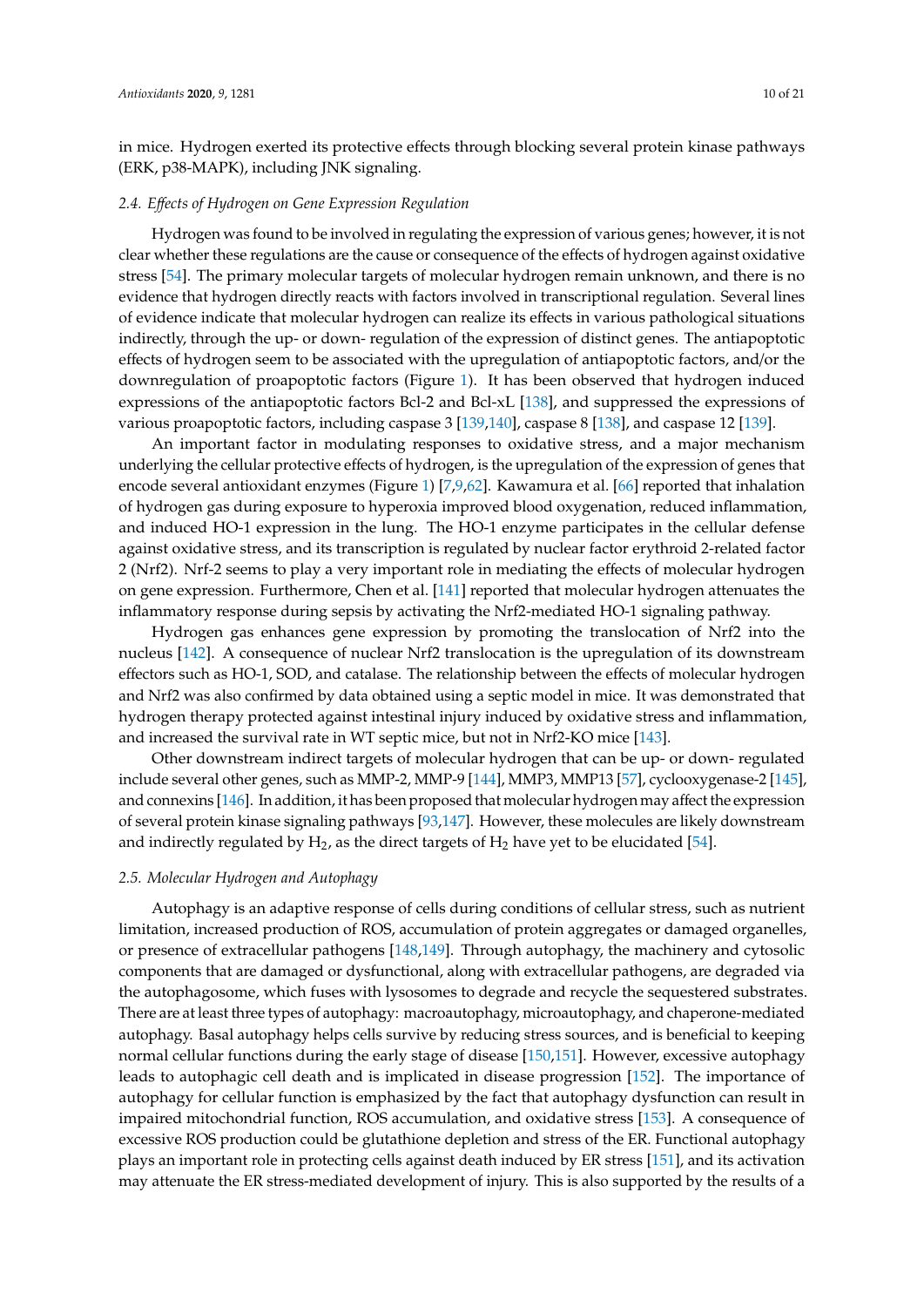study showing the protection of the brain from an ischemic insult associated with increased autophagy and reduction of ER stress [\[150\]](#page-19-16). Autophagy and ER stress are associated with several pathological conditions, such as neurodegeneration [\[154\]](#page-20-0), diabetes [\[155\]](#page-20-1), and hypoxia [\[156\]](#page-20-2). Increasing evidence indicates that autophagy may share common molecular inducers and regulatory mechanisms with apoptosis, and a switch in cellular responses from apoptosis to autophagy can lead to cell survival. For example, beclin-1, a protein with a central role in autophagy, may interact with antiapoptotic Bcl-2 family members [\[157\]](#page-20-3).

Several studies have documented the relationship between hydrogen and autophagy [\[158,](#page-20-4)[159\]](#page-20-5). However, consensus regarding the precise role of molecular hydrogen in autophagy regulation has not been reached. Some studies have shown that hydrogen can downregulate autophagy [\[39](#page-14-6)[,158](#page-20-4)[,159\]](#page-20-5), while others have demonstrated that it induces autophagy [\[3\]](#page-12-2). Treatment with hydrogen significantly attenuated neuronal injury in the hippocampal *cornu ammonis* 1 sector. This was associated with autophagy inhibition, and, as a consequence, there was a reduction of brain edema following 24 h of reperfusion [\[158\]](#page-20-4). Similarly, hydrogen-mediated downregulation of autophagy was also demonstrated in cardiac cells [\[159\]](#page-20-5). In this case, pretreatment with a hydrogen-rich medium suppressed isoproterenol-induced, excessive autophagy in H9c2 cardiomyocytes [\[159\]](#page-20-5). In addition, the authors used a mouse model of cardiac hypertrophy and demonstrated that intraperitoneal administration of hydrogen significantly blocked β adrenoceptor agonist-mediated, excessive autophagy in vivo [\[159\]](#page-20-5). In contrast to these studies demonstrating the downregulation of autophagy by hydrogen, other studies have documented the opposite effects. It was found that the application of HRS exerted neuroprotection against hypoxic-ischemic brain damage in neonatal mice, and that these effects were mediated in part by the upregulation of autophagy machinery and the downregulation of ER stress [\[3\]](#page-12-2). In these cases, the effects of HRS on autophagy pathways included increased LC3B and Beclin-1 expression, and decreased phosphorylation of mTOR and STAT3. Moreover, these changes were associated with the phosphorylation of extracellular-signal regulated protein kinases. Similarly, it was reported that an important role mediating the neuroprotective effects of hydrogen-rich water in a rat model of vascular dementia was the stimulation of FoxO1-mediated autophagy [\[160\]](#page-20-6). Additionally, activation of p53-mediated autophagy was shown to play a positive role in HRS-mediated attenuation of acute kidney injury after liver transplantation [\[161\]](#page-20-7).

Wang et al. [\[162\]](#page-20-8) found that in a neuropathic pain model, the potent analgesic effects of HRS were associated with the activation of cell autophagy via inducing hypoxia-inducible factor- $1\alpha$ (HIF-1 $\alpha$ ). This pathway plays a pivotal role in regulating gene expression to maintain oxygen homeostasis [\[163\]](#page-20-9), and in initiating the transcription of target genes that are important for cellular adaption to hypoxic stimuli. Hypoxia influences autophagy in part via the activation of the HIF1 $\alpha$ -dependent pathways [\[164\]](#page-20-10) (Figure [2\)](#page-11-0).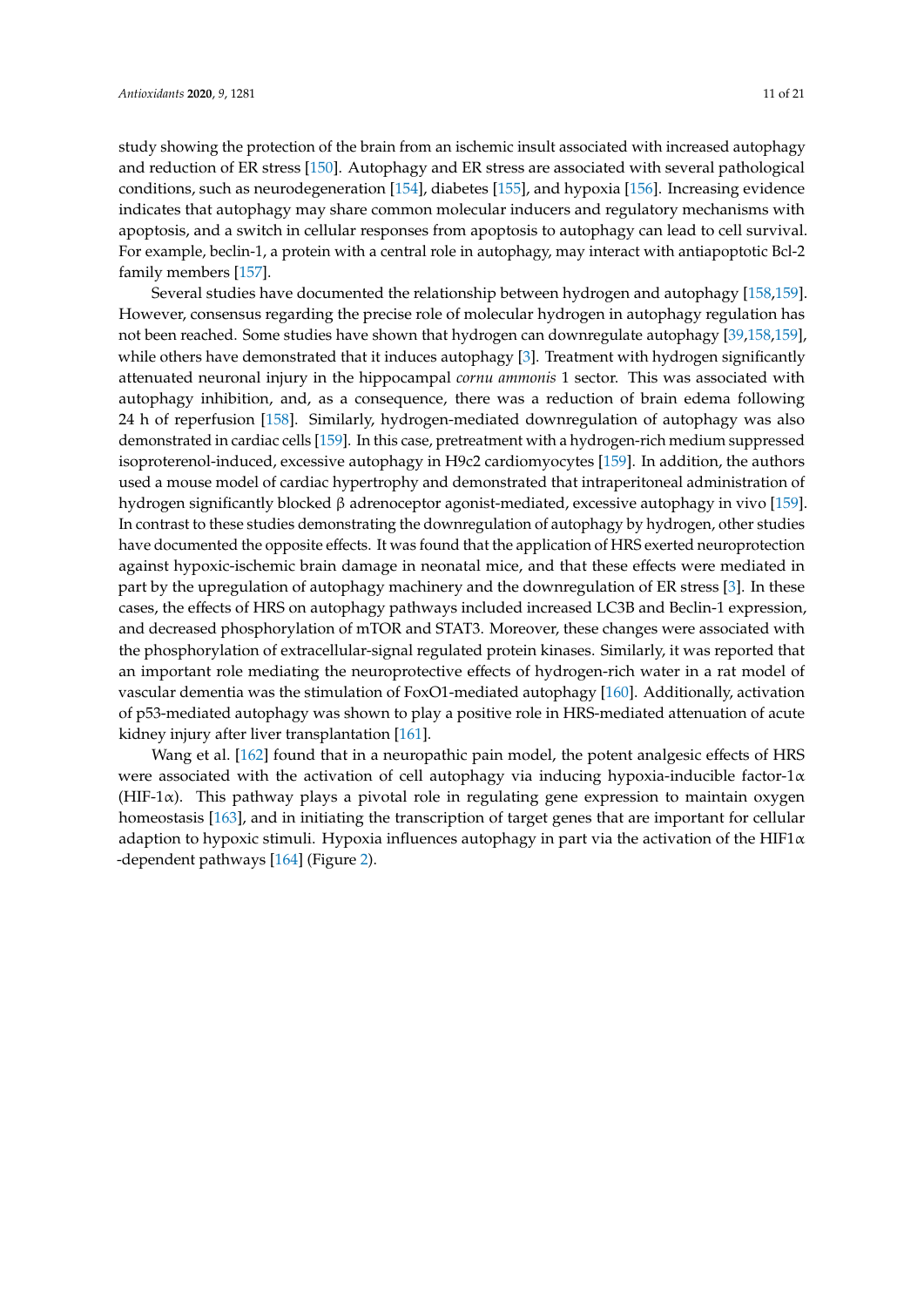<span id="page-11-0"></span>

 $\rightarrow$  detrimental effect  $\rightarrow$  beneficial effect  $\int$  affecting  $\uparrow$  increasing

anti-inflammatory molecules (IL-10, IL-22, HO-1), activates PGC-1α and Nrf2 transcription to decreases apoptosis and regulate autophagy by influencing ERK and mTOR. SOD—superoxide dismutase; IL—interleukin; NF-κB—nuclear factor kappa B; TNF-α—tumor necrosis factor alpha; HO-1—heme oxygenase 1; ERK—extracellular signal-regulated kinase; mTOR—mammalian target of rapamycin; PGC-1 $\alpha$ —peroxisome proliferator-activated receptor-gamma coactivator–1 alpha. **Figure 2.** Molecular hydrogen alleviates the negative impact of oxidative stress on the heart. Hydrogen increases the expression of antioxidant enzymes (SOD, catalase, etc.),

# 2.6. Molecular Hydrogen and Matrix Metalloproteinases

which is also one of the typical clinical features of the aged heart [\[165\]](#page-20-11). This process is associated The extracellular matrix (ECM) plays an important role in the development of cardiac fibrosis, with the modulation of ECM, changes in the gene expression of cardiac fibroblasts, and stimulation of proliferation and phenotypic differentiation of myofibroblasts into fibroblasts [\[166\]](#page-20-12). A consequence of cardiac fibroblasts activation is the expression of contractile proteins and the secretion of ECM components, which influence the development of pathophysiological processes [\[167\]](#page-20-13). Matrix metalloproteinases (MMPs) play an important role in the regulation and modulation of the ECM. Importantly, it has been documented that molecular hydrogen can regulate the expression of several MMPs, including MMP-2, MMP-9, MMP-3, and MMP-13 [\[57,](#page-15-3)[144\]](#page-19-10). Other data suggest that hydrogen-rich water inhibits the migration of smooth muscle cells into vein grafts; this is at least partially explained by lowering the expression of MMP-2 and MMP-9 [\[168\]](#page-20-14). MMP-9 was found to promote hemorrhagic infarction by disrupting cerebral vessels in a rat model of middle cerebral artery occlusion (MCAO), but inhalation of molecular hydrogen significantly reduced the MMP-9 expression [\[144,](#page-19-10)[169\]](#page-20-15). ROS/RNS play an important mechanistic role in regulating MMP activities/expression, especially peroxynitrite (ONOO–). Therefore, the fact that molecular hydrogen reduces peroxynitrite and other toxic ROS will contribute to the favorable regulation of MMPs.

# **3. Conclusions**

The therapeutic potential of molecular hydrogen in the treatment of various diseases may be attributed to several molecular mechanisms. Current information indicates that the cellular protective effects mediated by molecular hydrogen are attributable to the modulation of cellular antioxidant defenses (antioxidant and cytoprotective genes), including intracellular and extracellular redox signaling.

However, the effects of hydrogen on signaling pathways and adaptive cellular responses (e.g., autophagy) are not always unidirectional; both stimulatory and inhibitory effects of molecular hydrogen have been demonstrated.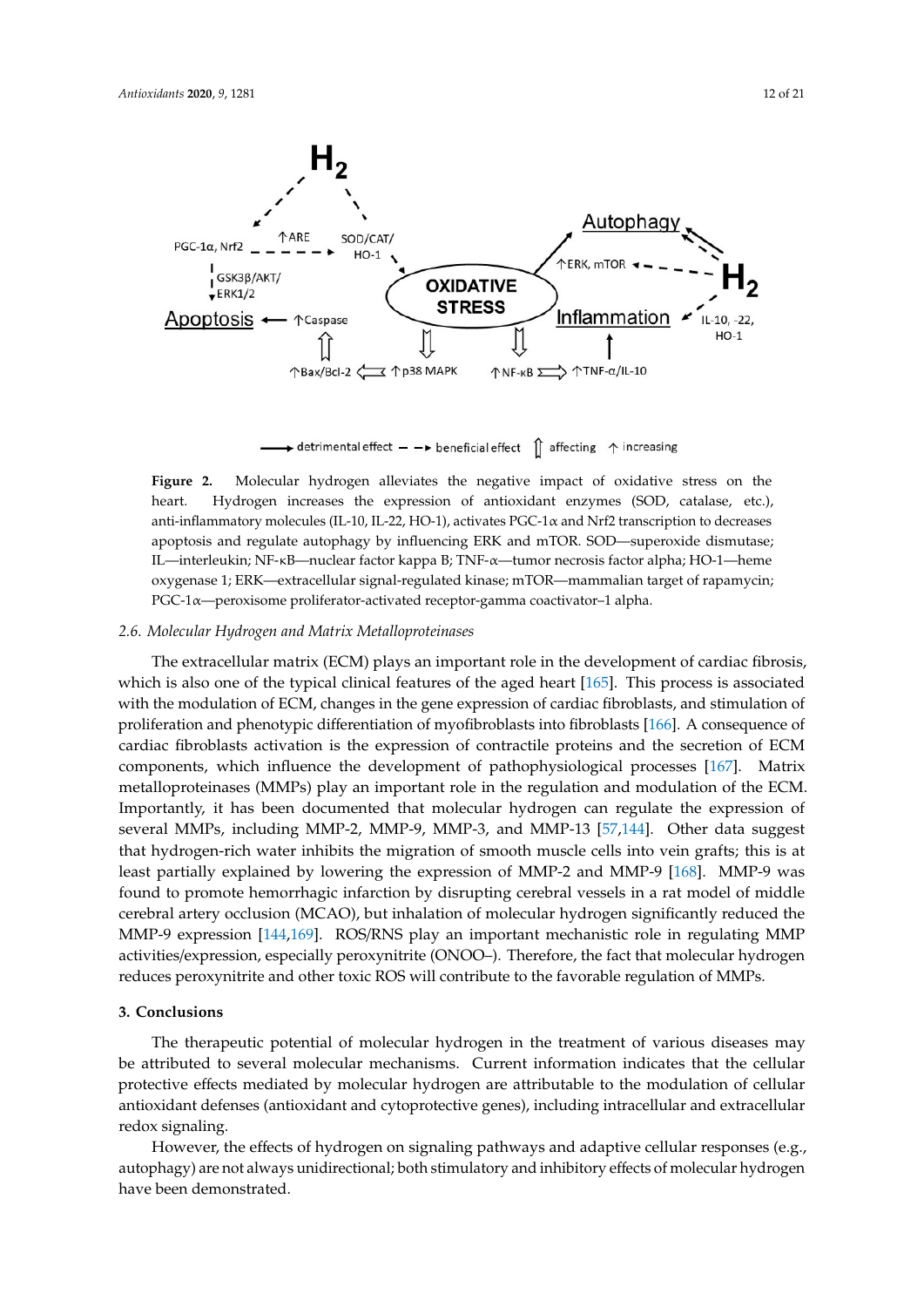Further studies are essential to understand the details underlying the regulatory function of molecular hydrogen and the precise mechanisms by which it affects cellular functions in pathological conditions.

**Author Contributions:** J.S. supervised the writing project of the manuscript; M.B., B.K. and T.W.L. prepared the manuscript and wrote the draft together; B.K. and J.S. prepared the figures; R.B., J.B., J.S. and T.W.L. reviewed and edited the manuscript. All authors have read and agreed to the published version of the manuscript.

**Funding:** This research was funded by grants from Slovak Research and Development Agency (APVV-0241-11, APVV-15-0376, APVV-19-0317), grant from the Slovak Academy of Sciences (VEGA 2/0063/18), grant from European Union Structural funds (ITMS 26230120009), grant (2018/7838:1-26C0), and grant from Ministry of Health of The Slovak Republic (2019-CEMSAV-1).

**Conflicts of Interest:** T.W.L. has received travel reimbursement, honoraria, and speaking and consultancy fees from various academic and commercial entities regarding molecular hydrogen. All other authors report no conflict of interest.

# **References**

- <span id="page-12-0"></span>1. Hayashida, K.; Sano, M.; Kamimura, N.; Yokota, T.; Suzuki, M.; Maekawa, Y.; Kawamura, A.; Abe, T.; Ohta, S.; Fukuda, K.; et al. H<sub>2</sub> Gas Improves Functional Outcome After Cardiac Arrest to an Extent Comparable to Therapeutic Hypothermia in a Rat Model. *J. Am. Heart Assoc.* **2012**, *1*, 1–13. [\[CrossRef\]](http://dx.doi.org/10.1161/JAHA.112.003459)
- <span id="page-12-1"></span>2. Zálešák, M.; Kura, B.; Graban, J.; Farkašová, V.; Slezák, J.; Ravingerová, T. Molecular hydrogen potentiates beneficial anti-infarct effect of hypoxic postconditioning in isolated rat hearts: A novel cardioprotective intervention. *Can. J. Physiol. Pharmacol.* **2017**, *95*, 888–893. [\[CrossRef\]](http://dx.doi.org/10.1139/cjpp-2016-0693) [\[PubMed\]](http://www.ncbi.nlm.nih.gov/pubmed/28350967)
- <span id="page-12-2"></span>3. Bai, X.; Liu, S.; Yuan, L.; Xie, Y.; Li, T.; Wang, L.; Wang, X.; Zhang, T.; Qin, S.; Song, G.; et al. Hydrogen-rich saline mediates neuroprotection through the regulation of endoplasmic reticulum stress and autophagy under hypoxia-ischemia neonatal brain injury in mice. *Brain Res.* **2016**, *1646*, 410–417. [\[CrossRef\]](http://dx.doi.org/10.1016/j.brainres.2016.06.020) [\[PubMed\]](http://www.ncbi.nlm.nih.gov/pubmed/27317636)
- <span id="page-12-3"></span>4. Yang, L.; Guo, Y.; Fan, X.; Chen, Y.; Yang, B.; Liu, K.X.; Zhou, J. Amelioration of Coagulation Disorders and Inflammation by Hydrogen-Rich Solution Reduces Intestinal Ischemia/Reperfusion Injury in Rats through NF- κ B/NLRP3 Pathway. *Mediat. Inflamm.* **2020**, *2020*, 1–12. [\[CrossRef\]](http://dx.doi.org/10.1155/2020/4359305) [\[PubMed\]](http://www.ncbi.nlm.nih.gov/pubmed/32587471)
- <span id="page-12-4"></span>5. Hasegawa, S.; Ito, M.; Fukami, M.; Hashimoto, M.; Hirayama, M.; Ohno, K. Molecular hydrogen alleviates motor deficits and muscle degeneration in mdx mice. *Redox Rep.* **2017**, *22*, 26–34. [\[CrossRef\]](http://dx.doi.org/10.1080/13510002.2015.1135580)
- <span id="page-12-5"></span>6. LeBaron, T.; Singh, R.; Fatima, G.; Kartikey, K.; Sharma, J.P.; Ostojic, S.; Gvozdjakova, A.; Kura, B.; Noda, M.; Mojto, V.; et al. The Effects of 24-Week, High-Concentration Hydrogen-Rich Water on Body Composition, Blood Lipid Profiles and Inflammation Biomarkers in Men and Women with Metabolic Syndrome: A Randomized Controlled Trial. *Diabetes Metab. Syndr. Obes. Targets Ther.* **2020**, *13*, 889–896. [\[CrossRef\]](http://dx.doi.org/10.2147/DMSO.S240122)
- <span id="page-12-6"></span>7. Ming, Y.; Ma, Q.; Han, X.; Li, H. Molecular hydrogen improves type 2 diabetes through inhibiting oxidative stress. *Exp. Ther. Med.* **2020**, *20*, 359–366. [\[CrossRef\]](http://dx.doi.org/10.3892/etm.2020.8708)
- <span id="page-12-7"></span>8. Qiu, X.; Ye, Q.; Sun, M.; Wang, L.; Tan, Y.; Wu, G. Saturated hydrogen improves lipid metabolism disorders and dysbacteriosis induced by a high-fat diet. *Exp. Biol. Med.* **2020**, *245*, 512–521. [\[CrossRef\]](http://dx.doi.org/10.1177/1535370219898407)
- <span id="page-12-8"></span>9. Guan, P.; Sun, Z.-M.; Luo, L.-F.; Zhou, J.; Yang, S.; Zhao, Y.-S.; Yu, F.-Y.; An, J.-R.; Wang, N.; Ji, E.-S. Hydrogen protects against chronic intermittent hypoxia induced renal dysfunction by promoting autophagy and alleviating apoptosis. *Life Sci.* **2019**, *225*, 46–54. [\[CrossRef\]](http://dx.doi.org/10.1016/j.lfs.2019.04.005)
- <span id="page-12-9"></span>10. Li, J.; Hong, Z.; Liu, H.; Zhou, J.; Cui, L.; Yuan, S.; Chu, X.; Yu, P. Hydrogen-rich saline promotes the recovery of renal function after ischemia/reperfusion injury in rats via anti-apoptosis and anti-inflammation. *Front. Pharmacol.* **2016**, *7*, 106. [\[CrossRef\]](http://dx.doi.org/10.3389/fphar.2016.00106)
- <span id="page-12-10"></span>11. Meng, J.; Liu, L.; Wang, D.; Yan, Z.; Chen, G. Hydrogen gas represses the progression of lung cancer via down-regulating CD47. *Biosci. Rep.* **2020**, *40*. [\[CrossRef\]](http://dx.doi.org/10.1042/BSR20192761) [\[PubMed\]](http://www.ncbi.nlm.nih.gov/pubmed/32314789)
- <span id="page-12-11"></span>12. Ohta, S. Recent Progress Toward Hydrogen Medicine: Potential of Molecular Hydrogen for Preventive and Therapeutic Applications. *Curr. Pharm. Des.* **2011**, *17*, 2241–2252. [\[CrossRef\]](http://dx.doi.org/10.2174/138161211797052664) [\[PubMed\]](http://www.ncbi.nlm.nih.gov/pubmed/21736547)
- <span id="page-12-12"></span>13. Hayashida, K.; Sano, M.; Ohsawa, I.; Shinmura, K.; Tamaki, K.; Kimura, K.; Endo, J.; Katayama, T.; Kawamura, A.; Kohsaka, S.; et al. Inhalation of hydrogen gas reduces infarct size in the rat model of myocardial ischemia–reperfusion injury. *Biochem. Biophys. Res. Commun.* **2008**, *373*, 30–35. [\[CrossRef\]](http://dx.doi.org/10.1016/j.bbrc.2008.05.165) [\[PubMed\]](http://www.ncbi.nlm.nih.gov/pubmed/18541148)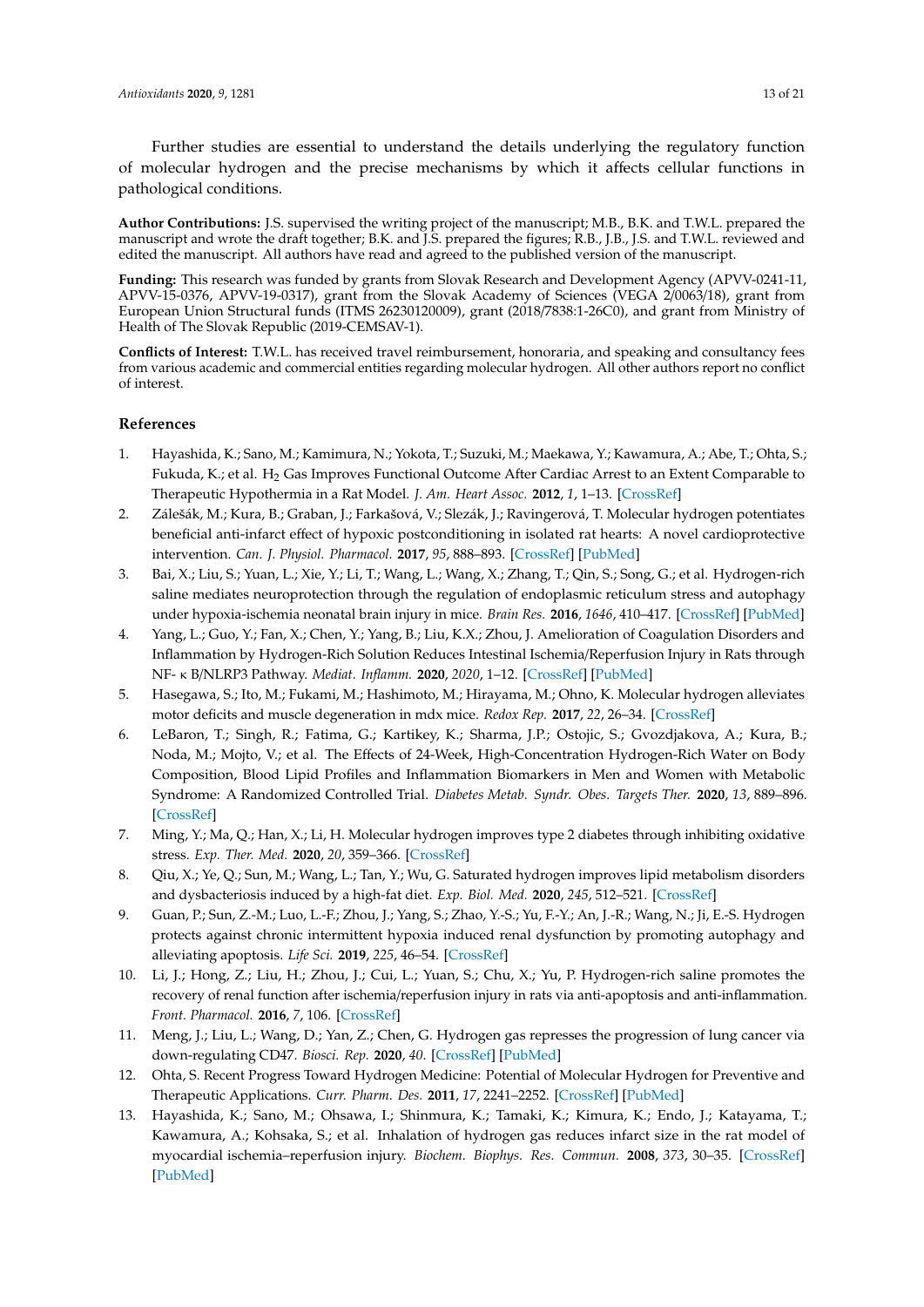- <span id="page-13-0"></span>14. Oharazawa, H.; Igarashi, T.; Yokota, T.; Fujii, H.; Suzuki, H.; Machide, M.; Takahashi, H.; Ohta, S.; Ohsawa, I. Protection of the retina by rapid diffusion of hydrogen: Administration of hydrogen-loaded eye drops in retinal ischemia-reperfusion injury. *Investig. Ophthalmol. Vis. Sci.* **2010**, *51*, 487–492. [\[CrossRef\]](http://dx.doi.org/10.1167/iovs.09-4089) [\[PubMed\]](http://www.ncbi.nlm.nih.gov/pubmed/19834032)
- <span id="page-13-1"></span>15. Katsumata, Y.; Sano, F.; Abe, T.; Tamura, T.; Fujisawa, T.; Shiraishi, Y.; Kohsaka, S.; Ueda, I.; Homma, K.; Suzuki, M.; et al. The Effects of Hydrogen Gas Inhalation on Adverse Left Ventricular Remodeling After Percutaneous Coronary Intervention for ST-Elevated Myocardial Infarction—First Pilot Study in Humans—. *Circ. J.* **2017**, *81*, 940–947. [\[CrossRef\]](http://dx.doi.org/10.1253/circj.CJ-17-0105)
- <span id="page-13-2"></span>16. Kajiyama, S.; Hasegawa, G.; Asano, M.; Hosoda, H.; Fukui, M.; Nakamura, N.; Kitawaki, J.; Imai, S.; Nakano, K.; Ohta, M.; et al. Supplementation of hydrogen-rich water improves lipid and glucose metabolism in patients with type 2 diabetes or impaired glucose tolerance. *Nutr. Res.* **2008**, *28*, 137–143. [\[CrossRef\]](http://dx.doi.org/10.1016/j.nutres.2008.01.008)
- <span id="page-13-3"></span>17. Yoritaka, A.; Takanashi, M.; Hirayama, M.; Nakahara, T.; Ohta, S.; Hattori, N. Pilot study of H $_2$  therapy in Parkinson's disease: A randomized double-blind placebo-controlled trial. *Mov. Disord.* **2013**, *28*, 836–839. [\[CrossRef\]](http://dx.doi.org/10.1002/mds.25375)
- <span id="page-13-4"></span>18. Sakai, T.; Sato, B.; Hara, K.; Hara, Y.; Naritomi, Y.; Koyanagi, S.; Hara, H.; Nagao, T.; Ishibashi, T. Consumption of water containing over 3.5 mg of dissolved hydrogen could improve vascular endothelial function. *Vasc. Health Risk Manag.* **2014**, *10*, 591–597.
- <span id="page-13-5"></span>19. Barancik, M.; Gresova, L.; Bartekova, M.; Dovinova, I. Nrf2 as a Key Player of Redox Regulation in Cardiovascular Diseases. *Physiol. Res.* **2016**, *65*, S1–S10. [\[CrossRef\]](http://dx.doi.org/10.33549/physiolres.933403)
- <span id="page-13-6"></span>20. Montezano, A.C.; Tsiropoulou, S.; Dulak-Lis, M.; Harvey, A.; Camargo, L.D.L.; Touyz, R.M. Redox signaling, Nox5 and vascular remodeling in hypertension. *Curr. Opin. Nephrol. Hypertens.* **2015**, *24*, 425–433. [\[CrossRef\]](http://dx.doi.org/10.1097/MNH.0000000000000153)
- <span id="page-13-7"></span>21. Li, J.-M.; Gall, N.P.; Grieve, D.J.; Chen, M.; Shah, A.M. Activation of NADPH Oxidase During Progression of Cardiac Hypertrophy to Failure. *Hypertension* **2002**, *40*, 477–484. [\[CrossRef\]](http://dx.doi.org/10.1161/01.HYP.0000032031.30374.32) [\[PubMed\]](http://www.ncbi.nlm.nih.gov/pubmed/12364350)
- <span id="page-13-8"></span>22. Zhang, G.-X.; Ohmori, K.; Nagai, Y.; Fujisawa, Y.; Nishiyama, A.; Abe, Y.; Kimura, S. Role of AT1 receptor in isoproterenol-induced cardiac hypertrophy and oxidative stress in mice. *J. Mol. Cell. Cardiol.* **2007**, *42*, 804–811. [\[CrossRef\]](http://dx.doi.org/10.1016/j.yjmcc.2007.01.012) [\[PubMed\]](http://www.ncbi.nlm.nih.gov/pubmed/17350036)
- <span id="page-13-9"></span>23. Giordano, F.J. Oxygen, oxidative stress, hypoxia, and heart failure. *J. Clin. Investig.* **2005**, *115*, 500–508. [\[CrossRef\]](http://dx.doi.org/10.1172/JCI200524408) [\[PubMed\]](http://www.ncbi.nlm.nih.gov/pubmed/15765131)
- <span id="page-13-10"></span>24. van Zwieten, P. The influence of antihypertensive drug treatment on the prevention and regression of left ventricular hypertrophy. *Cardiovasc. Res.* **2000**, *45*, 82–91. [\[CrossRef\]](http://dx.doi.org/10.1016/S0008-6363(99)00291-6)
- <span id="page-13-11"></span>25. Braunersreuther, V.; Montecucco, F.; Ashri, M.; Pelli, G.; Galan, K.; Frias, M.; Burger, F.; Quinderé, A.L.G.; Montessuit, C.; Krause, K.-H.; et al. Role of NADPH oxidase isoforms NOX1, NOX2 and NOX4 in myocardial ischemia/reperfusion injury. *J. Mol. Cell. Cardiol.* **2013**, *64*, 99–107. [\[CrossRef\]](http://dx.doi.org/10.1016/j.yjmcc.2013.09.007)
- 26. Han, J.; Su, G.; Wang, Y.; Lu, Y.; Zhao, H.; Shuai, X. 18β-Glycyrrhetinic Acid Improves Cardiac Diastolic Function by Attenuating Intracellular Calcium Overload. *Curr. Med. Sci.* **2020**, *40*, 654–661. [\[CrossRef\]](http://dx.doi.org/10.1007/s11596-020-2232-y)
- 27. Shanmugam, K.; Ravindran, S.; Kurian, G.A.; Rajesh, M. Fisetin Confers Cardioprotection against Myocardial Ischemia Reperfusion Injury by Suppressing Mitochondrial Oxidative Stress and Mitochondrial Dysfunction and Inhibiting Glycogen Synthase Kinase 3 β Activity. *Oxid. Med. Cell. Longev.* **2018**, *2018*, 1–16. [\[CrossRef\]](http://dx.doi.org/10.1155/2018/9173436)
- <span id="page-13-12"></span>28. Wallert, M.; Ziegler, M.; Wang, X.; Maluenda, A.; Xu, X.; Yap, M.L.; Witt, R.; Giles, C.; Kluge, S.; Hortmann, M.; et al. α-Tocopherol preserves cardiac function by reducing oxidative stress and inflammation in ischemia/reperfusion injury. *Redox Biol.* **2019**, *26*. [\[CrossRef\]](http://dx.doi.org/10.1016/j.redox.2019.101292)
- <span id="page-13-13"></span>29. Dolinsky, V.W.; Soltys, C.-L.M.; Rogan, K.J.; Chan, A.Y.M.; Nagendran, J.; Wang, S.; Dyck, J.R.B. Resveratrol prevents pathological but not physiological cardiac hypertrophy. *J. Mol. Med.* **2015**, *93*, 413–425. [\[CrossRef\]](http://dx.doi.org/10.1007/s00109-014-1220-8)
- 30. de Britto, R.M.; da Silva-Neto, J.A.; Mesquita, T.R.R.; de Vasconcelos, C.M.L.; de Almeida, G.K.M.; de Jesus, I.C.G.; dos Santos, P.H.; Souza, D.S.; Miguel-dos-Santos, R.; de Sá, L.A.; et al. Myrtenol protects against myocardial ischemia-reperfusion injury through antioxidant and anti-apoptotic dependent mechanisms. *Food Chem. Toxicol.* **2018**, *111*, 557–566. [\[CrossRef\]](http://dx.doi.org/10.1016/j.fct.2017.12.003)
- 31. Jin, L.; Sun, S.; Ryu, Y.; Piao, Z.H.; Liu, B.; Choi, S.Y.; Kim, G.R.; Kim, H.-S.; Kee, H.J.; Jeong, M.H. Gallic acid improves cardiac dysfunction and fibrosis in pressure overload-induced heart failure. *Sci. Rep.* **2018**, *8*, 1–11. [\[CrossRef\]](http://dx.doi.org/10.1038/s41598-018-27599-4) [\[PubMed\]](http://www.ncbi.nlm.nih.gov/pubmed/29915390)
- <span id="page-13-14"></span>32. Porcu, E.P.; Cossu, M.; Rassu, G.; Giunchedi, P.; Cerri, G.; Pourová, J.; Najmanová, I.; Migkos, T.; Pilařová, V.; Nováková, L.; et al. Aqueous injection of quercetin: An approach for confirmation of its direct in vivo cardiovascular effects. *Int. J. Pharm.* **2018**, *541*, 224–233. [\[CrossRef\]](http://dx.doi.org/10.1016/j.ijpharm.2018.02.036) [\[PubMed\]](http://www.ncbi.nlm.nih.gov/pubmed/29474897)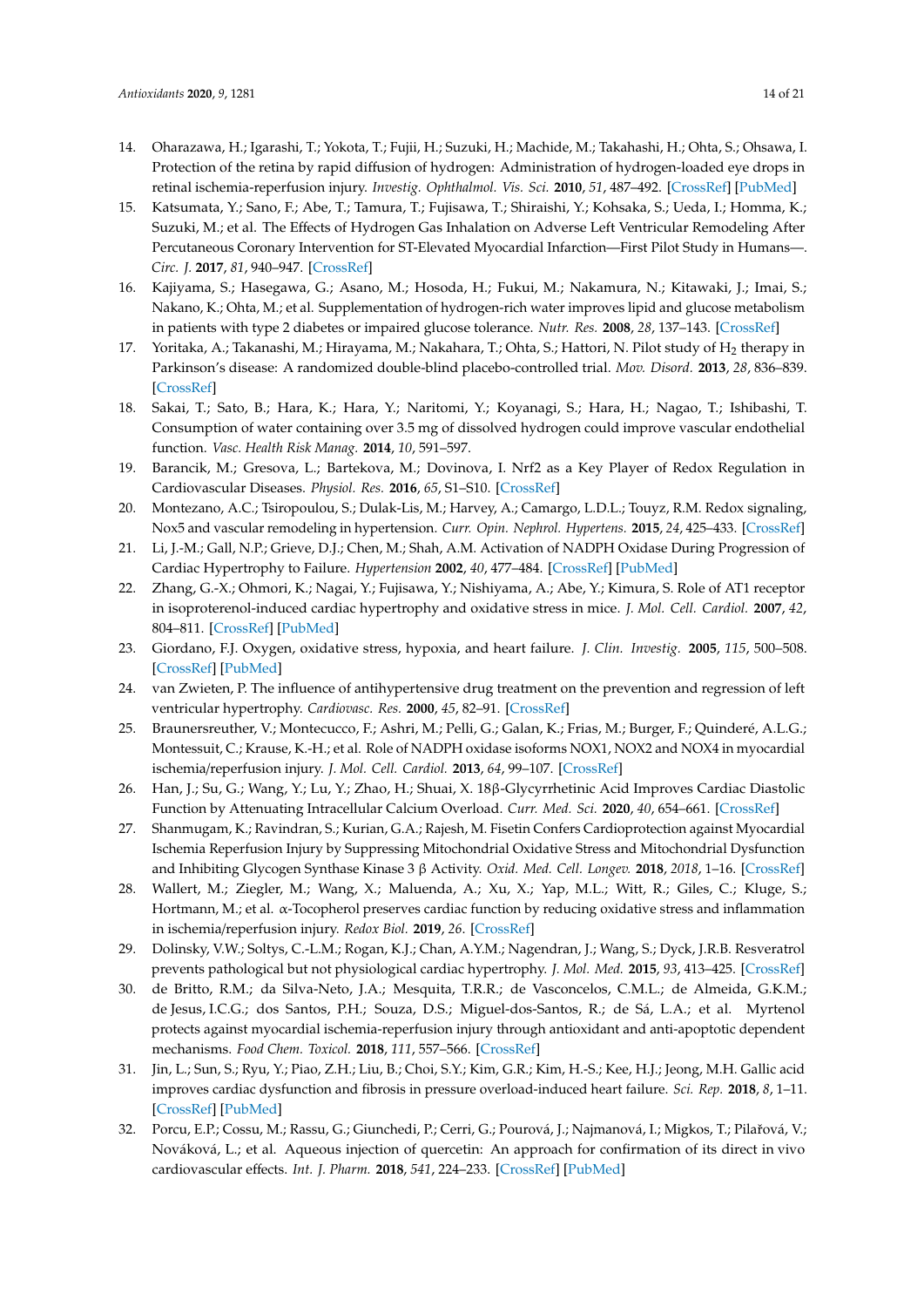- <span id="page-14-0"></span>33. Yu, Y.S.; Zheng, H. Chronic hydrogen-rich saline treatment reduces oxidative stress and attenuates left ventricular hypertrophy in spontaneous hypertensive rats. *Mol. Cell. Biochem.* **2012**, *365*, 233–242. [\[CrossRef\]](http://dx.doi.org/10.1007/s11010-012-1264-4) [\[PubMed\]](http://www.ncbi.nlm.nih.gov/pubmed/22350760)
- <span id="page-14-1"></span>34. Kato, R.; Nomura, A.; Sakamoto, A.; Yasuda, Y.; Amatani, K.; Nagai, S.; Sen, Y.; Ijiri, Y.; Okada, Y.; Yamaguchi, T.; et al. Hydrogen gas attenuates embryonic gene expression and prevents left ventricular remodeling induced by intermittent hypoxia in cardiomyopathic hamsters. *Am. J. Physiol. Circ. Physiol.* **2014**, *307*, H1626–H1633. [\[CrossRef\]](http://dx.doi.org/10.1152/ajpheart.00228.2014)
- <span id="page-14-2"></span>35. Yao, L.; Chen, H.; Wu, Q.; Xie, K. Hydrogen-rich saline alleviates inflammation and apoptosis in myocardial I/R injury via PINK-mediated autophagy. *Int. J. Mol. Med.* **2019**, *44*, 1048–1062. [\[CrossRef\]](http://dx.doi.org/10.3892/ijmm.2019.4264)
- <span id="page-14-3"></span>36. Yoshida, A.; Asanuma, H.; Sasaki, H.; Sanada, S.; Yamazaki, S.; Asano, Y.; Shinozaki, Y.; Mori, H.; Shimouchi, A.; Sano, M.; et al. H<sub>2</sub> Mediates Cardioprotection Via Involvements of KATP Channels and Permeability Transition Pores of Mitochondria in Dogs. *Cardiovasc. Drugs Ther.* **2012**, *26*, 217–226. [\[CrossRef\]](http://dx.doi.org/10.1007/s10557-012-6381-5)
- <span id="page-14-4"></span>37. Colareda, G.A.; Ragone, M.I.; Bonazzola, P.; Consolini, A.E. The mKATP Channels and protein-kinase C Are Involved in the Cardioprotective Effects of Genistein on Estrogen-Deficient Rat Hearts Exposed to Ischemia/Reperfusion. *J. Cardiovasc. Pharmacol.* **2020**, *75*, 460–474. [\[CrossRef\]](http://dx.doi.org/10.1097/FJC.0000000000000816)
- <span id="page-14-5"></span>38. Simoncíková, P.; Ravingerová, T.; Andelová, E.; Tribulová, N.; Barancík, M. Changes in rat myocardium associated with modulation of ischemic tolerance by diazoxide. *Gen. Physiol. Biophys.* **2007**, *26*, 75–85.
- <span id="page-14-6"></span>39. Gao, Y.; Yang, H.; Chi, J.; Xu, Q.; Zhao, L.; Yang, W.; Liu, W.; Yang, W. Hydrogen Gas Attenuates Myocardial Ischemia Reperfusion Injury Independent of Postconditioning in Rats by Attenuating Endoplasmic Reticulum Stress-Induced Autophagy. *Cell. Physiol. Biochem.* **2017**, *43*, 1503–1514. [\[CrossRef\]](http://dx.doi.org/10.1159/000481974)
- <span id="page-14-7"></span>40. Song, D.; Liu, X.; Diao, Y.; Sun, Y.; Gao, G.; Zhang, T.; Chen, K.; Pei, L. Hydrogen-rich solution against myocardial injury and aquaporin expression via the PI3K/Akt signaling pathway during cardiopulmonary bypass in rats. *Mol. Med. Rep.* **2018**, *18*, 1925–1938. [\[CrossRef\]](http://dx.doi.org/10.3892/mmr.2018.9198)
- <span id="page-14-8"></span>41. Chen, K.; Sun, Y.; Diao, Y.; Zhang, T.; Dong, W. Hydrogen-rich solution attenuates myocardial injury caused by cardiopulmonary bypass in rats via the Janus-activated kinase 2/signal transducer and activator of transcription 3 signaling pathway. *Oncol. Lett.* **2018**, *16*, 167–178. [\[CrossRef\]](http://dx.doi.org/10.3892/ol.2018.8639) [\[PubMed\]](http://www.ncbi.nlm.nih.gov/pubmed/29928398)
- <span id="page-14-9"></span>42. Haorah, J.; Ramirez, S.H.; Schall, K.; Smith, D.; Pandya, R.; Persidsky, Y. Oxidative stress activates protein tyrosine kinase and matrix metalloproteinases leading to blood?brain barrier dysfunction. *J. Neurochem.* **2007**, *101*, 566–576. [\[CrossRef\]](http://dx.doi.org/10.1111/j.1471-4159.2006.04393.x) [\[PubMed\]](http://www.ncbi.nlm.nih.gov/pubmed/17250680)
- <span id="page-14-10"></span>43. Yang, Y.; Rosenberg, G.A. Blood–Brain Barrier Breakdown in Acute and Chronic Cerebrovascular Disease. *Stroke* **2011**, *42*, 3323–3328. [\[CrossRef\]](http://dx.doi.org/10.1161/STROKEAHA.110.608257) [\[PubMed\]](http://www.ncbi.nlm.nih.gov/pubmed/21940972)
- <span id="page-14-11"></span>44. Ueno, M.; Chiba, Y.; Matsumoto, K.; Murakami, R.; Fujihara, R.; Kawauchi, M.; Miyanaka, H.; Nakagawa, T. Blood-brain barrier damage in vascular dementia. *Neuropathology* **2016**, *36*, 115–124. [\[CrossRef\]](http://dx.doi.org/10.1111/neup.12262)
- <span id="page-14-12"></span>45. Wang, M.; Norman, J.E.; Srinivasan, V.J.; Rutledge, J.C. Metabolic, inflammatory, and microvascular determinants of white matter disease and cognitive decline. *Am. J. Neurodegener. Dis.* **2016**, *5*, 171–177.
- <span id="page-14-13"></span>46. Rochfort, K.D.; Cummins, P.M. The blood–brain barrier endothelium: A target for pro-inflammatory cytokines. *Biochem. Soc. Trans.* **2015**, *43*, 702–706. [\[CrossRef\]](http://dx.doi.org/10.1042/BST20140319)
- <span id="page-14-14"></span>47. Arima, Y.; Harada, M.; Kamimura, D.; Park, J.-H.; Kawano, F.; Yull, F.E.; Kawamoto, T.; Iwakura, Y.; Betz, U.A.K.; Márquez, G.; et al. Regional Neural Activation Defines a Gateway for Autoreactive T Cells to Cross the Blood-Brain Barrier. *Cell* **2012**, *148*, 447–457. [\[CrossRef\]](http://dx.doi.org/10.1016/j.cell.2012.01.022)
- <span id="page-14-15"></span>48. Reboldi, A.; Coisne, C.; Baumjohann, D.; Benvenuto, F.; Bottinelli, D.; Lira, S.; Uccelli, A.; Lanzavecchia, A.; Engelhardt, B.; Sallusto, F. C-C chemokine receptor 6–regulated entry of TH-17 cells into the CNS through the choroid plexus is required for the initiation of EAE. *Nat. Immunol.* **2009**, *10*, 514–523. [\[CrossRef\]](http://dx.doi.org/10.1038/ni.1716)
- <span id="page-14-16"></span>49. Jazwa, A.; Cuadrado, A. Targeting Heme Oxygenase-1 for Neuroprotection and Neuroinflammation in Neurodegenerative Diseases. *Curr. Drug Targets* **2010**, *11*, 1517–1531. [\[CrossRef\]](http://dx.doi.org/10.2174/1389450111009011517)
- <span id="page-14-17"></span>50. Papa, S.; Zazzeroni, F.; Pham, C.; Bubici, C.; Franzoso, G. Linking JNK signaling to NF- B: A key to survival. *J. Cell Sci.* **2004**, *117*, 5197–5208. [\[CrossRef\]](http://dx.doi.org/10.1242/jcs.01483)
- <span id="page-14-18"></span>51. Manaenko, A.; Lekic, T.; Ma, Q.; Zhang, J.H.; Tang, J. Hydrogen Inhalation Ameliorated Mast Cell–Mediated Brain Injury After Intracerebral Hemorrhage in Mice. *Crit. Care Med.* **2013**, *41*, 1266–1275. [\[CrossRef\]](http://dx.doi.org/10.1097/CCM.0b013e31827711c9) [\[PubMed\]](http://www.ncbi.nlm.nih.gov/pubmed/23388512)
- <span id="page-14-19"></span>52. Ito, M.; Ibi, T.; Sahashi, K.; Ichihara, M.; Ito, M.; Ohno, K. Open-label trial and randomized, double-blind, placebo-controlled, crossover trial of hydrogen-enriched water for mitochondrial and inflammatory myopathies. *Med. Gas Res.* **2011**, *1*, 24. [\[CrossRef\]](http://dx.doi.org/10.1186/2045-9912-1-24) [\[PubMed\]](http://www.ncbi.nlm.nih.gov/pubmed/22146674)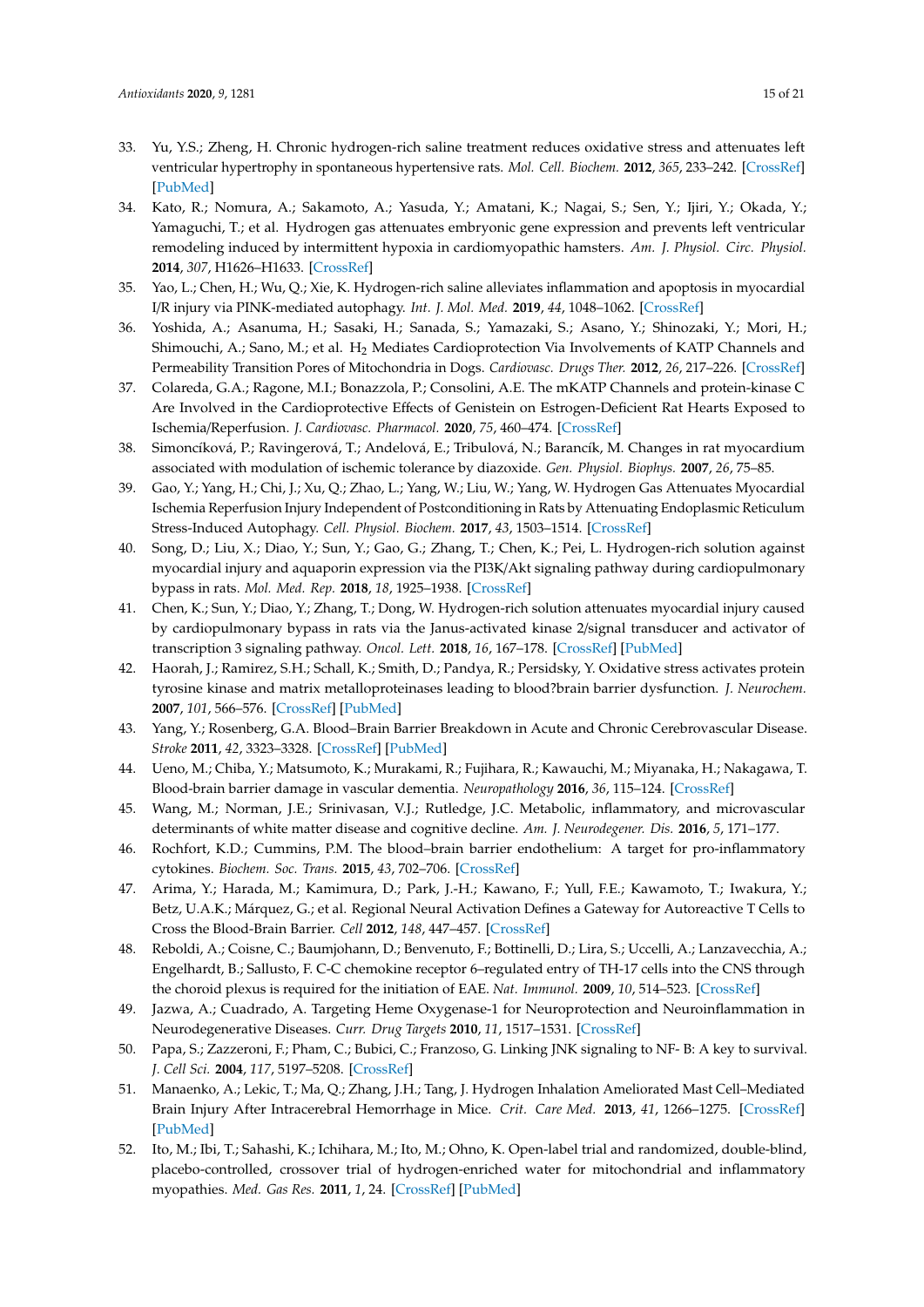- <span id="page-15-0"></span>53. Ohsawa, I.; Ishikawa, M.; Takahashi, K.; Watanabe, M.; Nishimaki, K.; Yamagata, K.; Katsura, K.; Katayama, Y.; Asoh, S.; Ohta, S. Hydrogen acts as a therapeutic antioxidant by selectively reducing cytotoxic oxygen radicals. *Nat. Med.* **2007**, *13*, 688–694. [\[CrossRef\]](http://dx.doi.org/10.1038/nm1577) [\[PubMed\]](http://www.ncbi.nlm.nih.gov/pubmed/17486089)
- <span id="page-15-1"></span>54. LeBaron, T.W.; Kura, B.; Kalocayova, B.; Tribulova, N.; Slezak, J. A new approach for the prevention and treatment of cardiovascular disorders. Molecular hydrogen significantly reduces the effects of oxidative stress. *Molecules* **2019**, *24*, 2076. [\[CrossRef\]](http://dx.doi.org/10.3390/molecules24112076)
- <span id="page-15-19"></span>55. Lin, Y.; Ohkawara, B.; Ito, M.; Misawa, N.; Miyamoto, K.; Takegami, Y.; Masuda, A.; Toyokuni, S.; Ohno, K. Molecular hydrogen suppresses activated Wnt/β-catenin signaling. *Sci. Rep.* **2016**, *6*. [\[CrossRef\]](http://dx.doi.org/10.1038/srep31986)
- <span id="page-15-2"></span>56. Sobue, S.; Yamai, K.; Ito, M.; Ohno, K.; Ito, M.; Iwamoto, T.; Qiao, S.; Ohkuwa, T.; Ichihara, M. Simultaneous oral and inhalational intake of molecular hydrogen additively suppresses signaling pathways in rodents. *Mol. Cell. Biochem.* **2015**, *403*, 231–241. [\[CrossRef\]](http://dx.doi.org/10.1007/s11010-015-2353-y)
- <span id="page-15-3"></span>57. Hanaoka, T.; Kamimura, N.; Yokota, T.; Takai, S.; Ohta, S. Molecular hydrogen protects chondrocytes from oxidative stress and indirectly alters gene expressions through reducing peroxynitrite derived from nitric oxide. *Med. Gas Res.* **2011**, *1*, 1–9. [\[CrossRef\]](http://dx.doi.org/10.1186/2045-9912-1-18)
- <span id="page-15-4"></span>58. Kiyoi, T.; Liu, S.; Takemasa, E.; Nakaoka, H.; Hato, N.; Mogi, M. Constitutive hydrogen inhalation prevents vascular remodeling via reduction of oxidative stress. *PLoS ONE* **2020**, *15*, e0227582. [\[CrossRef\]](http://dx.doi.org/10.1371/journal.pone.0227582)
- <span id="page-15-5"></span>59. Liu, Y.; Croft, K.D.; Hodgson, J.M.; Mori, T.; Ward, N.C. Mechanisms of the protective effects of nitrate and nitrite in cardiovascular and metabolic diseases. *Nitric Oxide* **2020**, *96*, 35–43. [\[CrossRef\]](http://dx.doi.org/10.1016/j.niox.2020.01.006)
- <span id="page-15-6"></span>60. Huang, C.S.; Kawamura, T.; Toyoda, Y.; Nakao, A. Recent advances in hydrogen research as a therapeutic medical gas. *Free Radic. Res.* **2010**, *44*, 971–982. [\[CrossRef\]](http://dx.doi.org/10.3109/10715762.2010.500328)
- <span id="page-15-7"></span>61. Wang, P.; Zhao, M.; Chen, Z.; Wu, G.; Fujino, M.; Zhang, C.; Zhou, W.; Zhao, M.; Hirano, S.; Li, X.-K.; et al. Hydrogen Gas Attenuates Hypoxic-Ischemic Brain Injury via Regulation of the MAPK/HO-1/PGC-1a Pathway in Neonatal Rats. *Oxid. Med. Cell. Longev.* **2020**, *2020*, 1–16. [\[CrossRef\]](http://dx.doi.org/10.1155/2020/6978784) [\[PubMed\]](http://www.ncbi.nlm.nih.gov/pubmed/32104537)
- <span id="page-15-8"></span>62. Ge, Y.-S.; Zhang, Q.-Z.; Li, H.; Bai, G.; Jiao, Z.-H.; Wang, H.-B. Hydrogen-rich saline protects against hepatic injury induced by ischemia-reperfusion and laparoscopic hepatectomy in swine. *Hepatobiliary Pancreat. Dis. Int.* **2019**, *18*, 48–61. [\[CrossRef\]](http://dx.doi.org/10.1016/j.hbpd.2018.12.001) [\[PubMed\]](http://www.ncbi.nlm.nih.gov/pubmed/30573299)
- <span id="page-15-9"></span>63. Zou, R.; Wang, M.-H.; Chen, Y.; Fan, X.; Yang, B.; Du, J.; Wang, X.-B.; Liu, K.-X.; Zhou, J. Hydrogen-Rich Saline Attenuates Acute Lung Injury Induced by Limb Ischemia/Reperfusion via Down-Regulating Chemerin and NLRP3 in Rats. *Shock* **2019**, *52*, 134–141. [\[CrossRef\]](http://dx.doi.org/10.1097/SHK.0000000000001194) [\[PubMed\]](http://www.ncbi.nlm.nih.gov/pubmed/29847499)
- <span id="page-15-10"></span>64. Ji, X.; Liu, W.; Xie, K.; Liu, W.; Qu, Y.; Chao, X.; Chen, T.; Zhou, J.; Fei, Z. Beneficial effects of hydrogen gas in a rat model of traumatic brain injury via reducing oxidative stress. *Brain Res.* **2010**, *1354*, 196–205. [\[CrossRef\]](http://dx.doi.org/10.1016/j.brainres.2010.07.038)
- <span id="page-15-11"></span>65. Kura, B.; Bagchi, A.K.; Singal, P.K.; Barancik, M.; Lebaron, T.W.; Valachova, K.; Šoltés, L.; Slezák, J. Molecular hydrogen: Potential in mitigating oxidative-stress-induced radiation injury. *Can. J. Physiol. Pharmacol.* **2019**, *97*, 287–292. [\[CrossRef\]](http://dx.doi.org/10.1139/cjpp-2018-0604)
- <span id="page-15-12"></span>66. Kawamura, T.; Wakabayashi, N.; Shigemura, N.; Huang, C.-S.; Masutani, K.; Tanaka, Y.; Noda, K.; Peng, X.; Takahashi, T.; Billiar, T.R.; et al. Hydrogen gas reduces hyperoxic lung injury via the Nrf2 pathway in vivo. *Am. J. Physiol. Lung Cell Mol. Physiol.* **2013**, *304*, 646–656. [\[CrossRef\]](http://dx.doi.org/10.1152/ajplung.00164.2012)
- <span id="page-15-13"></span>67. Pall, M.L.; Levine, S. Nrf2, a master regulator of detoxification and also antioxidant, anti-inflammatory and other cytoprotective mechanisms, is raised by health promoting factors. *Sheng Li Xue Bao* **2015**, *67*, 1–18.
- <span id="page-15-14"></span>68. Huang, Y.; Li, W.; Su, Z.; Kong, A.-N.T. The complexity of the Nrf2 pathway: Beyond the antioxidant response. *J. Nutr. Biochem.* **2015**, *26*, 1401–1413. [\[CrossRef\]](http://dx.doi.org/10.1016/j.jnutbio.2015.08.001)
- <span id="page-15-15"></span>69. Espinosa-Diez, C.; Miguel, V.; Mennerich, D.; Kietzmann, T.; Sánchez-Pérez, P.; Cadenas, S.; Lamas, S. Antioxidant responses and cellular adjustments to oxidative stress. *Redox Biol.* **2015**, *6*, 183–197. [\[CrossRef\]](http://dx.doi.org/10.1016/j.redox.2015.07.008)
- <span id="page-15-16"></span>70. Buendia, I.; Michalska, P.; Navarro, E.; Gameiro, I.; Egea, J.; León, R. Nrf2–ARE pathway: An emerging target against oxidative stress and neuroinflammation in neurodegenerative diseases. *Pharmacol. Ther.* **2016**, *157*, 84–104. [\[CrossRef\]](http://dx.doi.org/10.1016/j.pharmthera.2015.11.003)
- <span id="page-15-17"></span>71. Jain, A.K.; Jaiswal, A.K. GSK-3β acts upstream of Fyn kinase in regulation of nuclear export and degradation of NF-E2 related factor 2. *J. Biol. Chem.* **2007**, *282*, 16502–16510. [\[CrossRef\]](http://dx.doi.org/10.1074/jbc.M611336200) [\[PubMed\]](http://www.ncbi.nlm.nih.gov/pubmed/17403689)
- <span id="page-15-18"></span>72. Wang, N.; Huo, R.; Cai, B.; Lu, Y.; Ye, B.; Li, X.; Li, F.; Xu, H. Activation of Wnt/β-catenin signaling by hydrogen peroxide transcriptionally inhibits NaV1.5 expression. *Free Radic. Biol. Med.* **2016**, *96*, 34–44. [\[CrossRef\]](http://dx.doi.org/10.1016/j.freeradbiomed.2016.04.003) [\[PubMed\]](http://www.ncbi.nlm.nih.gov/pubmed/27068063)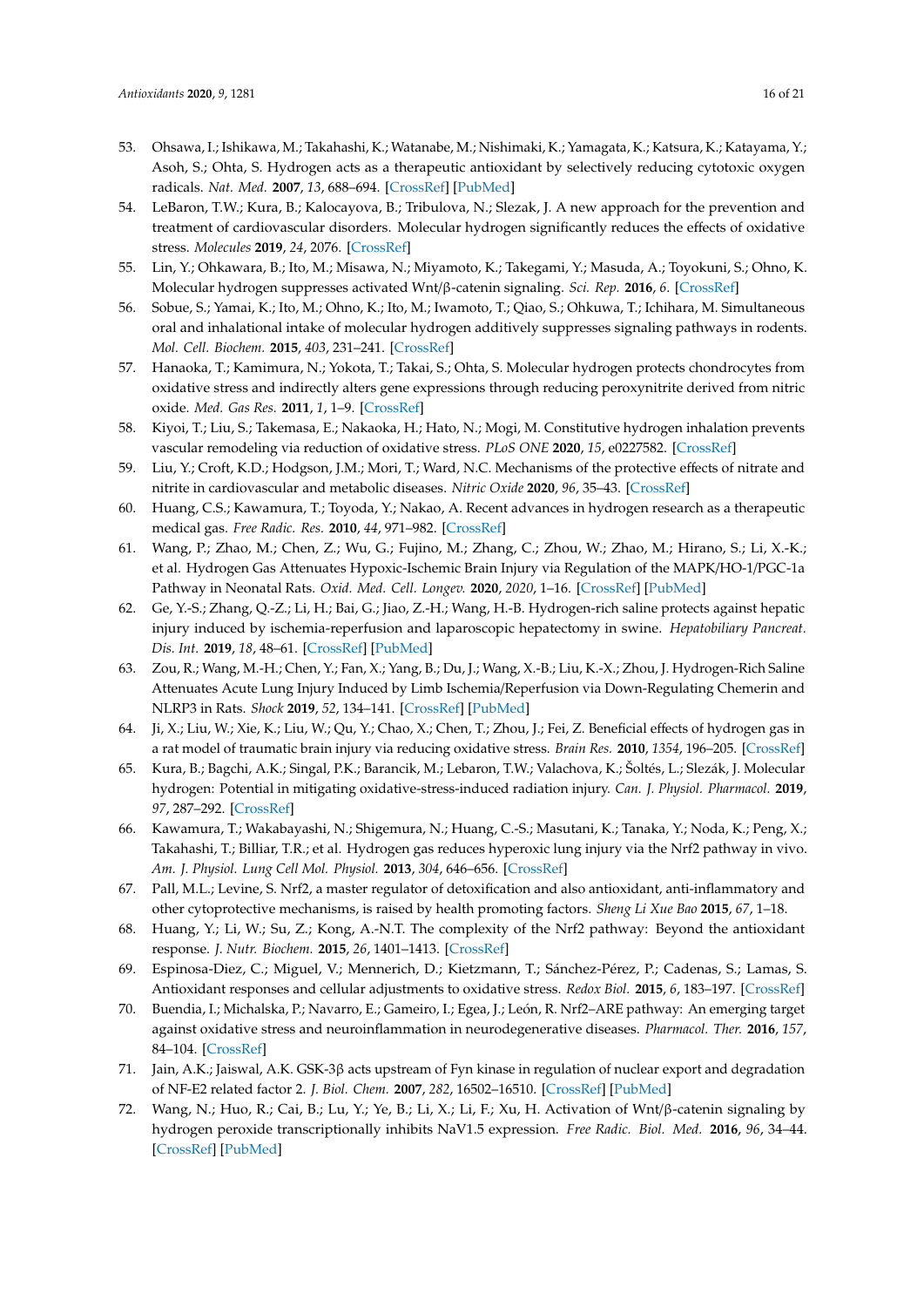- <span id="page-16-0"></span>73. Liu, Y.; Dong, F.; Guo, R.; Zhang, Y.; Qu, X.; Wu, X.; Yao, R. Hydrogen-Rich Saline Ameliorates Experimental Autoimmune Encephalomyelitis in C57BL/6 Mice Via the Nrf2-ARE Signaling Pathway. *Inflammation* **2019**, *42*, 586–597. [\[CrossRef\]](http://dx.doi.org/10.1007/s10753-018-0915-3) [\[PubMed\]](http://www.ncbi.nlm.nih.gov/pubmed/30343391)
- <span id="page-16-1"></span>74. Benard, G.; Bellance, N.; Jose, C.; Melser, S.; Nouette-Gaulain, K.; Rossignol, R. Multi-site control and regulation of mitochondrial energy production. *Biochim. Biophys. Acta Bioenerg.* **2010**, *1797*, 698–709. [\[CrossRef\]](http://dx.doi.org/10.1016/j.bbabio.2010.02.030) [\[PubMed\]](http://www.ncbi.nlm.nih.gov/pubmed/20226160)
- 75. Smith, R.A.J.; Hartley, R.C.; Cochemé, H.M.; Murphy, M.P. Mitochondrial pharmacology. *Trends Pharmacol. Sci.* **2012**, *33*, 341–352. [\[CrossRef\]](http://dx.doi.org/10.1016/j.tips.2012.03.010)
- <span id="page-16-2"></span>76. Raffaello, A.; Mammucari, C.; Gherardi, G.; Rizzuto, R. Calcium at the Center of Cell Signaling: Interplay between Endoplasmic Reticulum, Mitochondria, and Lysosomes. *Trends Biochem. Sci.* **2016**, *41*, 1035–1049. [\[CrossRef\]](http://dx.doi.org/10.1016/j.tibs.2016.09.001)
- <span id="page-16-3"></span>77. Wang, C.; Youle, R.J. The Role of Mitochondria in Apoptosis. *Annu. Rev. Genet.* **2009**, *43*, 95–118. [\[CrossRef\]](http://dx.doi.org/10.1146/annurev-genet-102108-134850)
- <span id="page-16-4"></span>78. Morciano, G.; Giorgi, C.; Bonora, M.; Punzetti, S.; Pavasini, R.; Wieckowski, M.R.; Campo, G.; Pinton, P. Molecular identity of the mitochondrial permeability transition pore and its role in ischemia-reperfusion injury. *J. Mol. Cell. Cardiol.* **2015**, *78*, 142–153. [\[CrossRef\]](http://dx.doi.org/10.1016/j.yjmcc.2014.08.015)
- <span id="page-16-5"></span>79. Shen, J.; Xu, S.; Zhou, H.; Liu, H.; Jiang, W.; Hao, J.; Hu, Z. IL-1β induces apoptosis and autophagy via mitochondria pathway in human degenerative nucleus pulposus cells. *Sci. Rep.* **2017**, *7*, 1–12. [\[CrossRef\]](http://dx.doi.org/10.1038/srep41067)
- <span id="page-16-6"></span>80. Ohta, S. Molecular hydrogen is a novel antioxidant to efficiently reduce oxidative stress with potential for the improvement of mitochondrial diseases. *Biochim. Biophys. Acta Gen. Subj.* **2012**, *1820*, 586–594. [\[CrossRef\]](http://dx.doi.org/10.1016/j.bbagen.2011.05.006)
- <span id="page-16-7"></span>81. Ishihara, G.; Kawamoto, K.; Komori, N.; Ishibashi, T. Molecular hydrogen suppresses superoxide generation in the mitochondrial complex I and reduced mitochondrial membrane potential. *Biochem. Biophys. Res. Commun.* **2020**, *522*, 965–970. [\[CrossRef\]](http://dx.doi.org/10.1016/j.bbrc.2019.11.135) [\[PubMed\]](http://www.ncbi.nlm.nih.gov/pubmed/31810604)
- <span id="page-16-8"></span>82. Ishibashi, T. Therapeutic Efficacy of Molecular Hydrogen: A New Mechanistic Insight. *Curr. Pharm. Des.* **2019**, *25*, 946–955. [\[CrossRef\]](http://dx.doi.org/10.2174/1381612825666190506123038) [\[PubMed\]](http://www.ncbi.nlm.nih.gov/pubmed/31057105)
- <span id="page-16-9"></span>83. Jovaisaite, V.; Mouchiroud, L.; Auwerx, J. The mitochondrial unfolded protein response, a conserved stress response pathway with implications in health and disease. *J. Exp. Biol.* **2014**, *217*, 137–143. [\[CrossRef\]](http://dx.doi.org/10.1242/jeb.090738) [\[PubMed\]](http://www.ncbi.nlm.nih.gov/pubmed/24353213)
- <span id="page-16-10"></span>84. Sobue, S.; Inoue, C.; Hori, F.; Qiao, S.; Murate, T.; Ichihara, M. Molecular hydrogen modulates gene expression via histone modification and induces the mitochondrial unfolded protein response. *Biochem. Biophys. Res. Commun.* **2017**, *493*, 318–324. [\[CrossRef\]](http://dx.doi.org/10.1016/j.bbrc.2017.09.024) [\[PubMed\]](http://www.ncbi.nlm.nih.gov/pubmed/28890349)
- <span id="page-16-11"></span>85. Iuchi, K.; Nishimaki, K.; Kamimura, N.; Ohta, S. Molecular hydrogen suppresses free-radical-induced cell death by mitigating fatty acid peroxidation and mitochondrial dysfunction. *Can. J. Physiol. Pharmacol.* **2019**, *97*, 999–1005. [\[CrossRef\]](http://dx.doi.org/10.1139/cjpp-2018-0741) [\[PubMed\]](http://www.ncbi.nlm.nih.gov/pubmed/31295412)
- <span id="page-16-12"></span>86. Jiao, Y.; Yu, Y.; Li, B.; Gu, X.; Xie, K.; Wang, G.; Yu, Y. Protective effects of hydrogen-rich saline against experimental diabetic peripheral neuropathy via activation of the mitochondrial ATP-sensitive potassium channel channels in rats. *Mol. Med. Rep.* **2020**, *21*, 282–290. [\[CrossRef\]](http://dx.doi.org/10.3892/mmr.2019.10795)
- <span id="page-16-13"></span>87. Szewczyk, A. The ATP-regulated K+ channel in mitochondria: Five years after its discovery. *Acta Biochim. Pol.* **1996**, *43*, 713–720. [\[CrossRef\]](http://dx.doi.org/10.18388/abp.1996_4469)
- <span id="page-16-14"></span>88. Nozawa, Y.; Miura, T.; Miki, T.; Ohnuma, Y.; Yano, T.; Shimamoto, K. Mitochondrial K ATP channel-dependent and -independent phases of ischemic preconditioning against myocardial infarction in the rat. *Basic Res. Cardiol.* **2003**, *98*, 50–58. [\[CrossRef\]](http://dx.doi.org/10.1007/s00395-003-0378-y)
- <span id="page-16-15"></span>89. Bajgar, R.; Seetharaman, S.; Kowaltowski, A.J.; Garlid, K.D.; Paucek, P. Identification and Properties of a Novel Intracellular (Mitochondrial) ATP-sensitive Potassium Channel in Brain. *J. Biol. Chem.* **2001**, *276*, 33369–33374. [\[CrossRef\]](http://dx.doi.org/10.1074/jbc.M103320200)
- <span id="page-16-16"></span>90. Xie, K.; Zhang, Y.; Wang, Y.; Meng, X.; Wang, Y.; Yu, Y.; Chen, H. Hydrogen attenuates sepsis-associated encephalopathy by NRF2 mediated NLRP3 pathway inactivation. *Inflamm. Res.* **2020**, *69*, 697–710. [\[CrossRef\]](http://dx.doi.org/10.1007/s00011-020-01347-9)
- <span id="page-16-17"></span>91. Gvozdjáková, A.; Kucharská, J.; Kura, B.; Vančová, O.; Rausová, Z.; Sumbalová, Z.; Uličná, O.; Slezák, J. A new insight into the molecular hydrogen effect on coenzyme Q and mitochondrial function of rats. *Can. J. Physiol. Pharmacol.* **2020**, *98*, 29–34. [\[CrossRef\]](http://dx.doi.org/10.1139/cjpp-2019-0281) [\[PubMed\]](http://www.ncbi.nlm.nih.gov/pubmed/31536712)
- <span id="page-16-18"></span>92. Lee, J.; Yang, G.; Kim, Y.-J.; Tran, Q.H.; Choe, W.; Kang, I.; Kim, S.S.; Ha, J. Hydrogen-rich medium protects mouse embryonic fibroblasts from oxidative stress by activating LKB1-AMPK-FoxO1 signal pathway. *Biochem. Biophys. Res. Commun.* **2017**, *491*, 733–739. [\[CrossRef\]](http://dx.doi.org/10.1016/j.bbrc.2017.07.119) [\[PubMed\]](http://www.ncbi.nlm.nih.gov/pubmed/28743498)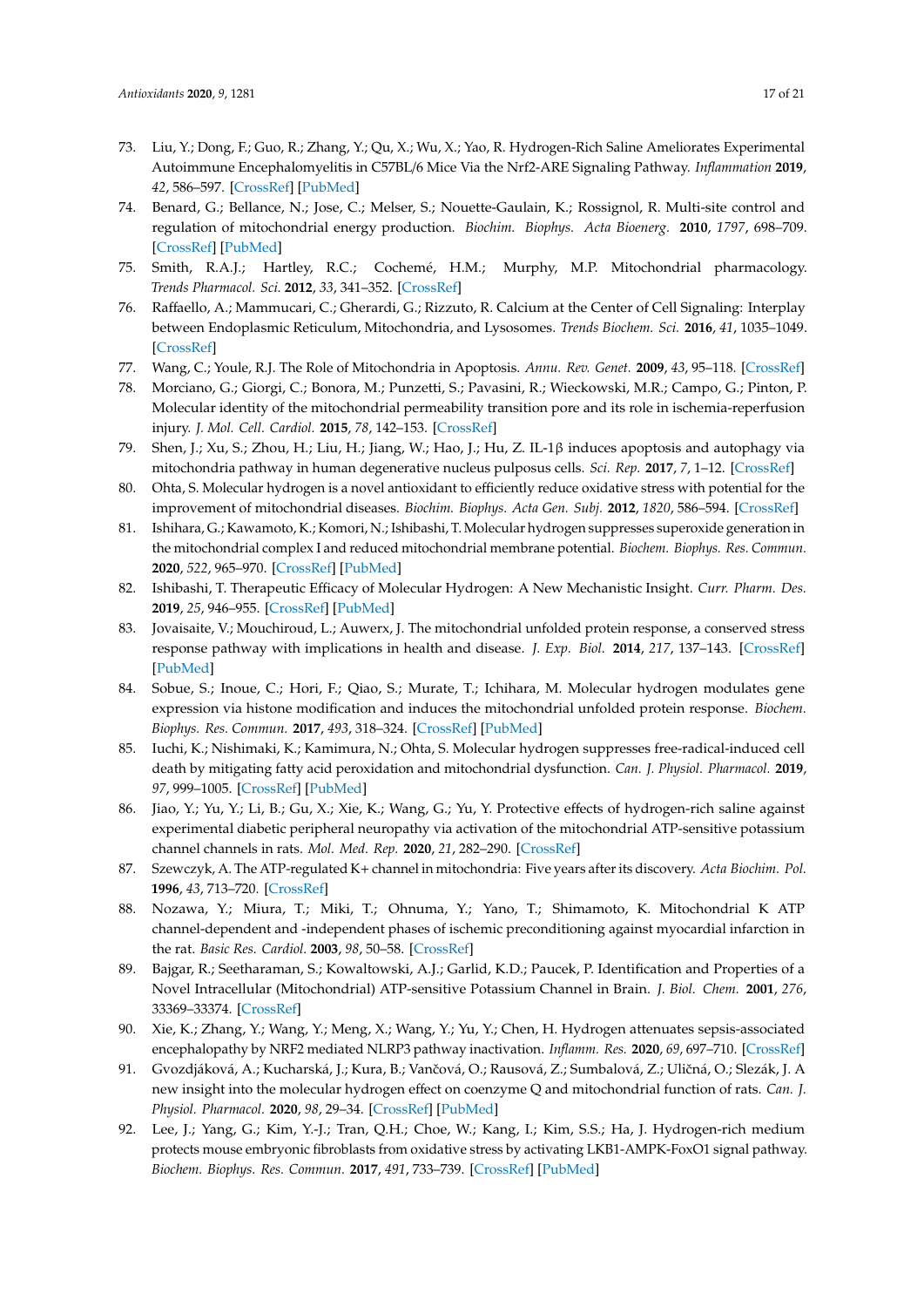- <span id="page-17-17"></span>93. Li, L.; Li, X.; Zhang, Z.; Liu, L.; Liu, T.; Li, S.; Liu, S.; Zhou, Y.; Liu, F. Effects of Hydrogen-rich Water on the PI3K/AKT Signaling Pathway in Rats with Myocardial Ischemia-reperfusion Injury. *Curr. Mol. Med.* **2020**, *20*, 396–406. [\[CrossRef\]](http://dx.doi.org/10.2174/1566524019666191105150709) [\[PubMed\]](http://www.ncbi.nlm.nih.gov/pubmed/31702499)
- <span id="page-17-0"></span>94. Zhang, Y.; Xu, J.; Long, Z.; Wang, C.; Wang, L.; Sun, P.; Li, P.; Wang, T. Hydrogen (H<sup>2</sup> ) inhibits isoproterenol-induced cardiac hypertrophy via antioxidative pathways. *Front. Pharmacol.* **2016**, *7*. [\[CrossRef\]](http://dx.doi.org/10.3389/fphar.2016.00392)
- <span id="page-17-1"></span>95. Cuadrado, A.; Kügler, S.; Lastres-Becker, I. Pharmacological targeting of GSK-3 and NRF2 provides neuroprotection in a preclinical model of tauopathy. *Redox Biol.* **2018**, *14*, 522–534. [\[CrossRef\]](http://dx.doi.org/10.1016/j.redox.2017.10.010)
- <span id="page-17-2"></span>96. Manning, B.D.; Toker, A. AKT/PKB Signaling: Navigating the Network. *Cell* **2017**, *169*, 381–405. [\[CrossRef\]](http://dx.doi.org/10.1016/j.cell.2017.04.001)
- <span id="page-17-3"></span>97. Teng, L.; Meng, Q.; Lu, J.; Xie, J.; Wang, Z.; Liu, Y.; Wang, D. Liquiritin modulates ERK- and AKT/GSK-3β-dependent pathways to protect against glutamate-induced cell damage in differentiated PC12 cells. *Mol. Med. Rep.* **2014**, *10*, 818–824. [\[CrossRef\]](http://dx.doi.org/10.3892/mmr.2014.2289)
- <span id="page-17-4"></span>98. Yu, H.; Zhang, H.; Zhao, W.; Guo, L.; Li, X.; Li, Y.; Zhang, X.; Sun, Y. Gypenoside Protects against Myocardial Ischemia-Reperfusion Injury by Inhibiting Cardiomyocytes Apoptosis via Inhibition of CHOP Pathway and Activation of PI3K/Akt Pathway in Vivo and in Vitro. *Cell. Physiol. Biochem.* **2016**, *39*, 123–136. [\[CrossRef\]](http://dx.doi.org/10.1159/000445611)
- <span id="page-17-5"></span>99. Li, P.; Zhang, Y.; Liu, H. The role of Wnt/β-catenin pathway in the protection process by dexmedetomidine against cerebral ischemia/reperfusion injury in rats. *Life Sci.* **2019**, *236*. [\[CrossRef\]](http://dx.doi.org/10.1016/j.lfs.2019.116921)
- <span id="page-17-6"></span>100. Liu, T.; Fang, Y.; Liu, S.; Yu, X.; Zhang, H.; Liang, M.; Ding, X. Limb ischemic preconditioning protects against contrast-induced acute kidney injury in rats via phosphorylation of GSK-3β. *Free Radic. Biol. Med.* **2015**, *81*, 170–182. [\[CrossRef\]](http://dx.doi.org/10.1016/j.freeradbiomed.2014.10.509)
- <span id="page-17-7"></span>101. Sathiya Priya, C.; Vidhya, R.; Kalpana, K.; Anuradha, C.V. Indirubin-3'-monoxime prevents aberrant activation of GSK-3β/NF-κB and alleviates high fat-high fructose induced Aβ-aggregation, gliosis and apoptosis in mice brain. *Int. Immunopharmacol.* **2019**, *70*, 396–407. [\[CrossRef\]](http://dx.doi.org/10.1016/j.intimp.2019.02.053) [\[PubMed\]](http://www.ncbi.nlm.nih.gov/pubmed/30856390)
- 102. Jiang, P.; Li, G.; Zhou, X.; Wang, C.; Qiao, Y.; Liao, D.; Shi, D. Chronic fluoride exposure induces neuronal apoptosis and impairs neurogenesis and synaptic plasticity: Role of GSK-3β/β-catenin pathway. *Chemosphere* **2019**, *214*, 430–435. [\[CrossRef\]](http://dx.doi.org/10.1016/j.chemosphere.2018.09.095) [\[PubMed\]](http://www.ncbi.nlm.nih.gov/pubmed/30273876)
- <span id="page-17-8"></span>103. Wang, L.; Yin, Z.; Wang, F.; Han, Z.; Wang, Y.; Huang, S.; Hu, T.; Guo, M.; Lei, P. Hydrogen exerts neuroprotection by activation of the miR-21/PI3K/AKT/GSK-3β pathway in an in vitro model of traumatic brain injury. *J. Cell. Mol. Med.* **2020**, *24*, 4061–4071. [\[CrossRef\]](http://dx.doi.org/10.1111/jcmm.15051) [\[PubMed\]](http://www.ncbi.nlm.nih.gov/pubmed/32108985)
- <span id="page-17-9"></span>104. Chen, K.; Wang, N.; Diao, Y.; Dong, W.; Sun, Y.; Liu, L.; Wu, X. Hydrogen-Rich Saline Attenuates Brain Injury Induced by Cardiopulmonary Bypass and Inhibits Microvascular Endothelial Cell Apoptosis Via the PI3K/Akt/GSK3β Signaling Pathway in Rats. *Cell. Physiol. Biochem.* **2017**, *43*, 1634–1647. [\[CrossRef\]](http://dx.doi.org/10.1159/000484024)
- <span id="page-17-10"></span>105. Chen, Y.; Jiang, J.; Miao, H.; Chen, X.; Sun, X.; Li, Y. Hydrogen-rich saline attenuates vascular smooth muscle cell proliferation and neointimal hyperplasia by inhibiting reactive oxygen species production and inactivating the Ras-ERK1/2-MEK1/2 and Akt pathways. *Int. J. Mol. Med.* **2013**, *31*, 597–606. [\[CrossRef\]](http://dx.doi.org/10.3892/ijmm.2013.1256)
- <span id="page-17-11"></span>106. Hong, Y.; Shao, A.W.; Wang, J.; Chen, S.; Wu, H.J.; McBride, D.W.; Wu, Q.; Sun, X.J.; Zhang, J.M. Neuroprotective effect of hydrogen-rich saline against neurologic damage and apoptosis in early brain injury following subarachnoid hemorrhage: Possible role of the Akt/GSK3β signaling pathway. *PLoS ONE* **2014**, *9*, e96212. [\[CrossRef\]](http://dx.doi.org/10.1371/journal.pone.0096212)
- <span id="page-17-12"></span>107. Chen, O.; Cao, Z.; Li, H.; Ye, Z.; Zhang, R.; Zhang, N.; Huang, J.; Zhang, T.; Wang, L.; Han, L.; et al. High-concentration hydrogen protects mouse heart against ischemia/reperfusion injury through activation of thePI3K/Akt1 pathway. *Sci. Rep.* **2017**, *7*, 1–14. [\[CrossRef\]](http://dx.doi.org/10.1038/s41598-017-14072-x)
- <span id="page-17-13"></span>108. Ke, H.; Liu, D.; Li, T.; Chu, X.; Xin, D.; Han, M.; Wang, S.; Wang, Z. Hydrogen-Rich Saline Regulates Microglial Phagocytosis and Restores Behavioral Deficits Following Hypoxia-Ischemia Injury in Neonatal Mice via the Akt Pathway. *Drug Des. Devel. Ther.* **2020**, *14*, 3827–3839. [\[CrossRef\]](http://dx.doi.org/10.2147/DDDT.S264684)
- <span id="page-17-14"></span>109. Voloshanenko, O.; Schwartz, U.; Kranz, D.; Rauscher, B.; Linnebacher, M.; Augustin, I.; Boutros, M. β-catenin-independent regulation of Wnt target genes by RoR2 and ATF2/ATF4 in colon cancer cells. *Sci. Rep.* **2018**, *8*, 1–14. [\[CrossRef\]](http://dx.doi.org/10.1038/s41598-018-20641-5)
- <span id="page-17-15"></span>110. Mao, J.; Wang, J.; Liu, B.; Pan, W.; Farr, G.H.; Flynn, C.; Yuan, H.; Takada, S.; Kimelman, D.; Li, L.; et al. Low-Density Lipoprotein Receptor-Related Protein-5 Binds to Axin and Regulates the Canonical Wnt Signaling Pathway. *Mol. Cell* **2001**, *7*, 801–809. [\[CrossRef\]](http://dx.doi.org/10.1016/S1097-2765(01)00224-6)
- <span id="page-17-16"></span>111. MacDonald, B.T.; Tamai, K.; He, X. Wnt/β-Catenin Signaling: Components, Mechanisms, and Diseases. *Dev. Cell* **2009**, *17*, 9–26. [\[CrossRef\]](http://dx.doi.org/10.1016/j.devcel.2009.06.016) [\[PubMed\]](http://www.ncbi.nlm.nih.gov/pubmed/19619488)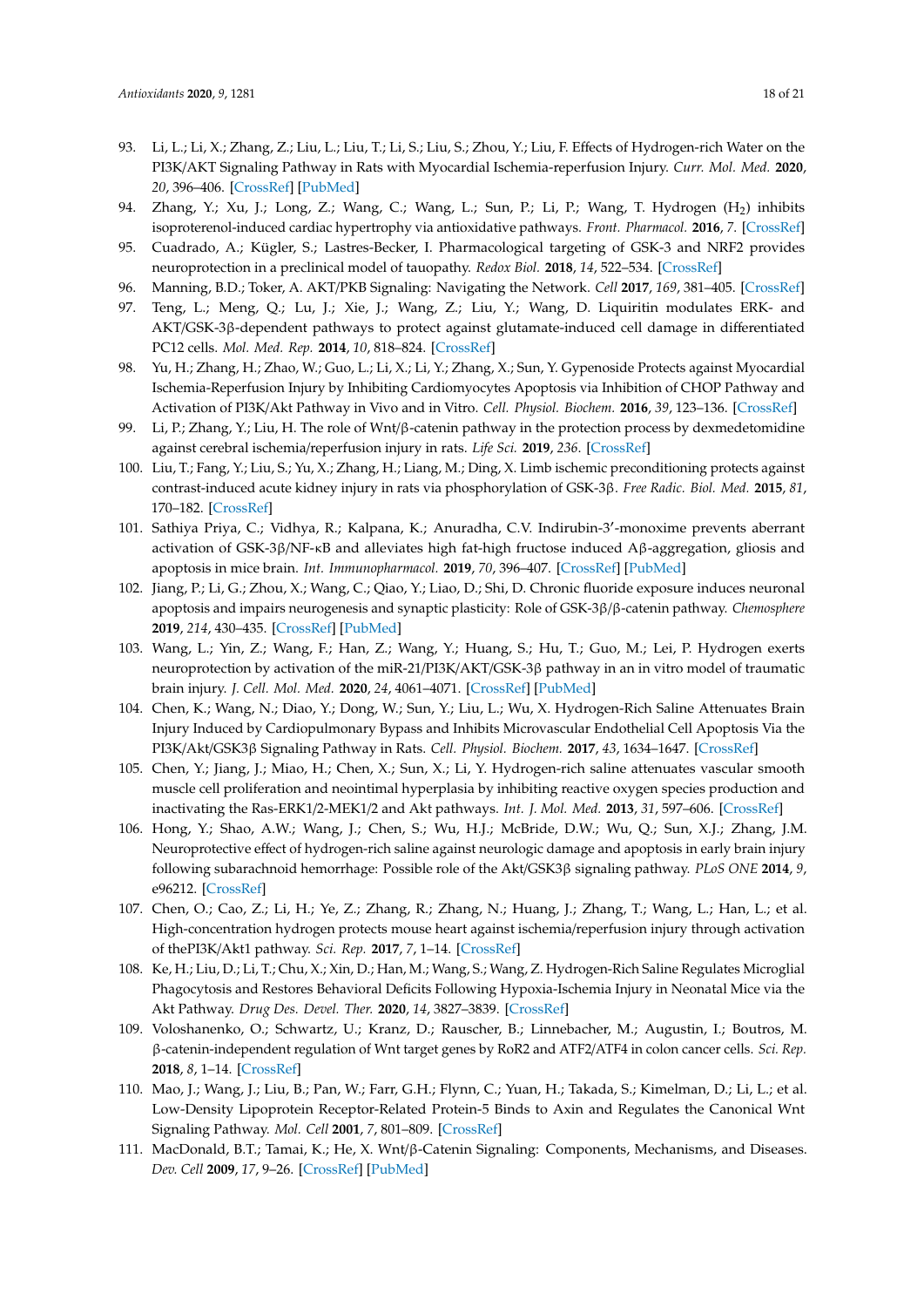- <span id="page-18-5"></span>112. Nusse, R.; Clevers, H. Wnt/β-Catenin Signaling, Disease, and Emerging Therapeutic Modalities. *Cell* **2017**, *169*, 985–999. [\[CrossRef\]](http://dx.doi.org/10.1016/j.cell.2017.05.016) [\[PubMed\]](http://www.ncbi.nlm.nih.gov/pubmed/28575679)
- <span id="page-18-0"></span>113. Tao, H.; Yang, J.-J.; Shi, K.-H.; Li, J. Wnt signaling pathway in cardiac fibrosis: New insights and directions. *Metabolism* **2016**, *65*, 30–40. [\[CrossRef\]](http://dx.doi.org/10.1016/j.metabol.2015.10.013) [\[PubMed\]](http://www.ncbi.nlm.nih.gov/pubmed/26773927)
- <span id="page-18-1"></span>114. Easwaran, V.; Lee, S.H.; Inge, L.; Guo, L.; Goldbeck, C.; Garrett, E.; Wiesmann, M.; Garcia, P.D.; Fuller, J.H.; Chan, V.; et al. beta-Catenin regulates vascular endothelial growth factor expression in colon cancer. *Cancer Res.* **2003**, *63*, 3145–3153.
- <span id="page-18-2"></span>115. Lévy, L.; Neuveut, C.; Renard, C.-A.; Charneau, P.; Branchereau, S.; Gauthier, F.; Van Nhieu, J.T.; Cherqui, D.; Petit-Bertron, A.-F.; Mathieu, D.; et al. Transcriptional Activation of Interleukin-8 by β-Catenin-Tcf4. *J. Biol. Chem.* **2002**, *277*, 42386–42393. [\[CrossRef\]](http://dx.doi.org/10.1074/jbc.M207418200)
- <span id="page-18-3"></span>116. Patapoutian, A.; Backus, C.; Kispert, A.; Reichardt, L.F. Regulation of Neurotrophin-3 Expression by Epithelial-Mesenchymal Interactions: The Role of Wnt Factors. *Science* **1999**, *283*, 1180–1183. [\[CrossRef\]](http://dx.doi.org/10.1126/science.283.5405.1180)
- <span id="page-18-4"></span>117. Yi, H.; Hu, J.; Qian, J.; Hackam, A.S. Expression of brain-derived neurotrophic factor is regulated by the Wnt signaling pathway. *Neuroreport* **2012**, *23*, 189–194. [\[CrossRef\]](http://dx.doi.org/10.1097/WNR.0b013e32834fab06)
- <span id="page-18-6"></span>118. Clevers, H.; Nusse, R. Wnt/β-Catenin Signaling and Disease. *Cell* **2012**, *149*, 1192–1205. [\[CrossRef\]](http://dx.doi.org/10.1016/j.cell.2012.05.012)
- <span id="page-18-7"></span>119. Edeling, M.; Ragi, G.; Huang, S.; Pavenstädt, H.; Susztak, K. Developmental signalling pathways in renal fibrosis: The roles of Notch, Wnt and Hedgehog. *Nat. Rev. Nephrol.* **2016**, *12*, 426–439. [\[CrossRef\]](http://dx.doi.org/10.1038/nrneph.2016.54) [\[PubMed\]](http://www.ncbi.nlm.nih.gov/pubmed/27140856)
- <span id="page-18-8"></span>120. Chang, B.; Chen, W.; Zhang, Y.; Yang, P.; Liu, L. Tripterygium wilfordii mitigates hyperglycemia-induced upregulated Wnt/β-catenin expression and kidney injury in diabetic rats. *Exp. Ther. Med.* **2018**, *15*, 3874–3882.
- <span id="page-18-9"></span>121. Luo, J.; Chen, J.; Deng, Z.-L.; Luo, X.; Song, W.-X.; Sharff, K.A.; Tang, N.; Haydon, R.C.; Luu, H.H.; He, T.-C. Wnt signaling and human diseases: What are the therapeutic implications? *Lab. Investig.* **2007**, *87*, 97–103. [\[CrossRef\]](http://dx.doi.org/10.1038/labinvest.3700509)
- <span id="page-18-10"></span>122. Miao, J.; Liu, J.; Niu, J.; Zhang, Y.; Shen, W.; Luo, C.; Liu, Y.; Li, C.; Li, H.; Yang, P.; et al. Wnt/β-catenin/RAS signaling mediates age-related renal fibrosis and is associated with mitochondrial dysfunction. *Aging Cell* **2019**, *18*, e13004. [\[CrossRef\]](http://dx.doi.org/10.1111/acel.13004) [\[PubMed\]](http://www.ncbi.nlm.nih.gov/pubmed/31318148)
- <span id="page-18-11"></span>123. Lehmann, M.; Baarsma, H.A.; Königshoff, M. WNT Signaling in Lung Aging and Disease. *Ann. Am. Thorac. Soc.* **2016**, *13*, S411–S416. [\[CrossRef\]](http://dx.doi.org/10.1513/AnnalsATS.201608-586AW) [\[PubMed\]](http://www.ncbi.nlm.nih.gov/pubmed/28005418)
- <span id="page-18-12"></span>124. Zhang, X.; Liu, Y.; Shao, R.; Li, W. Cdc42-interacting protein 4 silencing relieves pulmonary fibrosis in STZ-induced diabetic mice via the Wnt/GSK-3β/β-catenin pathway. *Exp. Cell Res.* **2017**, *359*, 284–290. [\[CrossRef\]](http://dx.doi.org/10.1016/j.yexcr.2017.07.018) [\[PubMed\]](http://www.ncbi.nlm.nih.gov/pubmed/28720386)
- <span id="page-18-13"></span>125. Zhuang, S.; Hua, X.; He, K.; Zhou, T.; Zhang, J.; Wu, H.; Ma, X.; Xia, Q.; Zhang, J. Inhibition of GSK-3β induces AP-1-mediated osteopontin expression to promote cholestatic liver fibrosis. *FASEB J.* **2018**, *32*, 4494–4503. [\[CrossRef\]](http://dx.doi.org/10.1096/fj.201701137R) [\[PubMed\]](http://www.ncbi.nlm.nih.gov/pubmed/29529390)
- <span id="page-18-14"></span>126. Guo, Y.; Gupte, M.; Umbarkar, P.; Singh, A.P.; Sui, J.Y.; Force, T.; Lal, H. Entanglement of GSK-3β, β-catenin and TGF-β1 signaling network to regulate myocardial fibrosis. *J. Mol. Cell. Cardiol.* **2017**, *110*, 109–120. [\[CrossRef\]](http://dx.doi.org/10.1016/j.yjmcc.2017.07.011) [\[PubMed\]](http://www.ncbi.nlm.nih.gov/pubmed/28756206)
- <span id="page-18-15"></span>127. Fang, W.; Tang, L.; Wang, G.; Lin, J.; Liao, W.; Pan, W.; Xu, J. Molecular Hydrogen Protects Human Melanocytes from Oxidative Stress by Activating Nrf2 Signaling. *J. Investig. Dermatol.* **2020**, *S0022-202X*, 31206–31209. [\[CrossRef\]](http://dx.doi.org/10.1016/j.jid.2019.03.1165) [\[PubMed\]](http://www.ncbi.nlm.nih.gov/pubmed/32234461)
- <span id="page-18-16"></span>128. Kühl, M.; Sheldahl, L.C.; Park, M.; Miller, J.R.; Moon, R.T. The Wnt/Ca2+ pathway. *Trends Genet.* **2000**, *16*, 279–283. [\[CrossRef\]](http://dx.doi.org/10.1016/S0168-9525(00)02028-X)
- 129. Bergmann, M.W. WNT Signaling in Adult Cardiac Hypertrophy and Remodeling. *Circ. Res.* **2010**, *107*, 1198–1208. [\[CrossRef\]](http://dx.doi.org/10.1161/CIRCRESAHA.110.223768)
- <span id="page-18-17"></span>130. Uehara, S.; Udagawa, N.; Mukai, H.; Ishihara, A.; Maeda, K.; Yamashita, T.; Murakami, K.; Nishita, M.; Nakamura, T.; Kato, S.; et al. Protein kinase N3 promotes bone resorption by osteoclasts in response to Wnt5a-Ror2 signaling. *Sci. Signal.* **2017**, *10*, eaan0023. [\[CrossRef\]](http://dx.doi.org/10.1126/scisignal.aan0023)
- <span id="page-18-18"></span>131. Mulligan, K.A.; Cheyette, B.N.R. Wnt Signaling in Vertebrate Neural Development and Function. *J. Neuroimmune Pharmacol.* **2012**, *7*, 774–787. [\[CrossRef\]](http://dx.doi.org/10.1007/s11481-012-9404-x) [\[PubMed\]](http://www.ncbi.nlm.nih.gov/pubmed/23015196)
- <span id="page-18-19"></span>132. Gao, C.; Chen, Y.-G. Dishevelled: The hub of Wnt signaling. *Cell. Signal.* **2010**, *22*, 717–727. [\[CrossRef\]](http://dx.doi.org/10.1016/j.cellsig.2009.11.021)
- <span id="page-18-20"></span>133. Santos, A.; Bakker, A.D.; de Blieck-Hogervorst, J.M.A.; Klein-Nulend, J. WNT5A induces osteogenic differentiation of human adipose stem cells via rho-associated kinase Rock. *Cytotherapy* **2010**, *12*, 924–932. [\[CrossRef\]](http://dx.doi.org/10.3109/14653241003774011) [\[PubMed\]](http://www.ncbi.nlm.nih.gov/pubmed/20429785)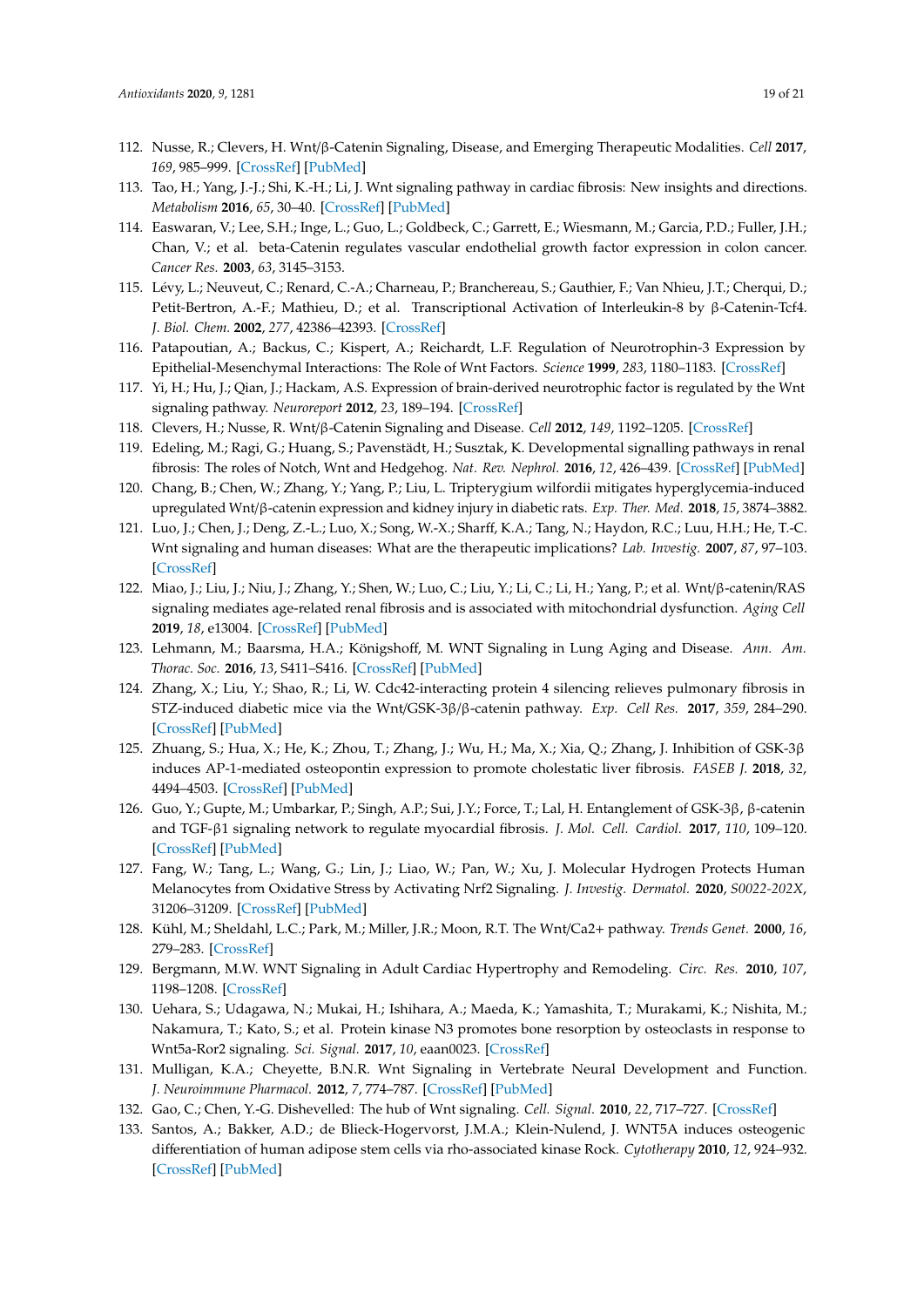- <span id="page-19-0"></span>134. Hu, Y.; Liu, J.; Lu, J.; Wang, P.; Chen, J.; Guo, Y.; Han, F.; Wang, J.; Li, W.; Liu, P. sFRP1 protects H9c2 cardiac myoblasts from doxorubicin-induced apoptosis by inhibiting the Wnt/PCP-JNK pathway. *Acta Pharmacol. Sin.* **2020**, *41*, 1150–1157. [\[CrossRef\]](http://dx.doi.org/10.1038/s41401-020-0364-z) [\[PubMed\]](http://www.ncbi.nlm.nih.gov/pubmed/32238888)
- <span id="page-19-1"></span>135. Sheldahl, L.C.; Slusarski, D.C.; Pandur, P.; Miller, J.R.; Kühl, M.; Moon, R.T. Dishevelled activates Ca2+ flux, PKC, and CamKII in vertebrate embryos. *J. Cell Biol.* **2003**, *161*, 769–777. [\[CrossRef\]](http://dx.doi.org/10.1083/jcb.200211094) [\[PubMed\]](http://www.ncbi.nlm.nih.gov/pubmed/12771126)
- <span id="page-19-2"></span>136. Xie, K.; Wang, W.; Chen, H.; Han, H.; Liu, D.; Wang, G.; Yu, Y. Hydrogen-rich medium attenuated lipopolysaccharide-induced monocyte-endothelial cell adhesion and vascular endothelial permeability via rho-associated coiled-coil protein kinase. *Shock* **2015**, *44*, 58–64. [\[CrossRef\]](http://dx.doi.org/10.1097/SHK.0000000000000365)
- <span id="page-19-3"></span>137. Yang, T.; Wang, L.; Sun, R.; Chen, H.; Zhang, H.; Yu, Y.; Wang, Y.; Wang, G.; Yu, Y.; Xie, K. Hydrogen-rich medium ameliorates lipopolysaccharide-induced barrier dysfunction via rhoa-mdia1 signaling in caco-2 cells. *Shock* **2016**, *45*, 228–237. [\[CrossRef\]](http://dx.doi.org/10.1097/SHK.0000000000000503)
- <span id="page-19-4"></span>138. Kawamura, T.; Huang, C.S.; Tochigi, N.; Lee, S.; Shigemura, N.; Billiar, T.R.; Okumura, M.; Nakao, A.; Toyoda, Y. Inhaled hydrogen gas therapy for prevention of lung transplant-induced ischemia/reperfusion injury in rats. *Transplantation* **2010**, *90*, 1344–1351. [\[CrossRef\]](http://dx.doi.org/10.1097/TP.0b013e3181fe1357)
- <span id="page-19-5"></span>139. Cai, J.; Kang, Z.; Liu, W.W.; Luo, X.; Qiang, S.; Zhang, J.H.; Ohta, S.; Sun, X.; Xu, W.; Tao, H.; et al. Hydrogen therapy reduces apoptosis in neonatal hypoxia–ischemia rat model. *Neurosci. Lett.* **2008**, *441*, 167–172. [\[CrossRef\]](http://dx.doi.org/10.1016/j.neulet.2008.05.077)
- <span id="page-19-6"></span>140. Sun, Q.; Kang, Z.; Cai, J.; Liu, W.; Liu, Y.; Zhang, J.H.; Denoble, P.J.; Tao, H.; Sun, X. Hydrogen-Rich Saline Protects Myocardium Against Ischemia/Reperfusion Injury in Rats. *Exp. Biol. Med.* **2009**, *234*, 1212–1219. [\[CrossRef\]](http://dx.doi.org/10.3181/0812-RM-349)
- <span id="page-19-7"></span>141. Chen, H.; Xie, K.; Han, H.; Li, Y.; Liu, L.; Yang, T.; Yu, Y. Molecular hydrogen protects mice against polymicrobial sepsis by ameliorating endothelial dysfunction via an Nrf2/HO-1 signaling pathway. *Int. Immunopharmacol.* **2015**, *28*, 643–654. [\[CrossRef\]](http://dx.doi.org/10.1016/j.intimp.2015.07.034) [\[PubMed\]](http://www.ncbi.nlm.nih.gov/pubmed/26253656)
- <span id="page-19-8"></span>142. Liu, L.; Xie, K.; Chen, H.; Dong, X.; Li, Y.; Yu, Y.; Wang, G.; Yu, Y. Inhalation of hydrogen gas attenuates brain injury in mice with cecal ligation and puncture via inhibiting neuroinflammation, oxidative stress and neuronal apoptosis. *Brain Res.* **2014**, *1589*, 78–92. [\[CrossRef\]](http://dx.doi.org/10.1016/j.brainres.2014.09.030) [\[PubMed\]](http://www.ncbi.nlm.nih.gov/pubmed/25251596)
- <span id="page-19-9"></span>143. Yu, Y.; Yang, Y.; Bian, Y.; Li, Y.; Liu, L.; Zhang, H.; Xie, K.; Wang, G.; Yu, Y. Hydrogen Gas Protects Against Intestinal Injury in Wild Type But Not NRF2 Knockout Mice With Severe Sepsis by Regulating HO-1 and HMGB1 Release. *Shock* **2017**, *48*, 364–370. [\[CrossRef\]](http://dx.doi.org/10.1097/SHK.0000000000000856) [\[PubMed\]](http://www.ncbi.nlm.nih.gov/pubmed/28234792)
- <span id="page-19-10"></span>144. Chen, C.H.; Manaenko, A.; Zhan, Y.; Liu, W.W.; Ostrowki, R.P.; Tang, J.; Zhang, J.H. Hydrogen gas reduced acute hyperglycemia-enhanced hemorrhagic transformation in a focal ischemia rat model. *Neuroscience* **2010**, *169*, 402–414. [\[CrossRef\]](http://dx.doi.org/10.1016/j.neuroscience.2010.04.043) [\[PubMed\]](http://www.ncbi.nlm.nih.gov/pubmed/20423721)
- <span id="page-19-11"></span>145. Varga, V.; Németh, J.; Oláh, O.; Tóth-Szűki, V.; Kovács, V.; Remzső, G.; Domoki, F. Molecular hydrogen alleviates asphyxia-induced neuronal cyclooxygenase-2 expression in newborn pigs. *Acta Pharmacol. Sin.* **2018**, *39*, 1273–1283. [\[CrossRef\]](http://dx.doi.org/10.1038/aps.2017.148) [\[PubMed\]](http://www.ncbi.nlm.nih.gov/pubmed/29565041)
- <span id="page-19-12"></span>146. Hugyecz, M.; Mracskó, É.; Hertelendy, P.; Farkas, E.; Domoki, F.; Bari, F. Hydrogen supplemented air inhalation reduces changes of prooxidant enzyme and gap junction protein levels after transient global cerebral ischemia in the rat hippocampus. *Brain Res.* **2011**, *1404*, 31–38. [\[CrossRef\]](http://dx.doi.org/10.1016/j.brainres.2011.05.068) [\[PubMed\]](http://www.ncbi.nlm.nih.gov/pubmed/21718970)
- <span id="page-19-13"></span>147. Yang, J.; Wu, S.; Zhu, L.; Cai, J.; Fu, L. Hydrogen-containing saline alleviates pressure overload-induced interstitial fibrosis and cardiac dysfunction in rats. *Mol. Med. Rep.* **2017**, *16*, 1771–1778. [\[CrossRef\]](http://dx.doi.org/10.3892/mmr.2017.6849)
- <span id="page-19-14"></span>148. Levine, B.; Klionsky, D.J. Development by Self-Digestion. *Dev. Cell* **2004**, *6*, 463–477. [\[CrossRef\]](http://dx.doi.org/10.1016/S1534-5807(04)00099-1)
- <span id="page-19-15"></span>149. Ohsumi, Y. Historical landmarks of autophagy research. *Cell Res.* **2014**, *24*, 9–23. [\[CrossRef\]](http://dx.doi.org/10.1038/cr.2013.169)
- <span id="page-19-16"></span>150. Carloni, S.; Albertini, M.C.; Galluzzi, L.; Buonocore, G.; Proietti, F.; Balduini, W. Increased autophagy reduces endoplasmic reticulum stress after neonatal hypoxia–ischemia: Role of protein synthesis and autophagic pathways. *Exp. Neurol.* **2014**, *255*, 103–112. [\[CrossRef\]](http://dx.doi.org/10.1016/j.expneurol.2014.03.002)
- <span id="page-19-17"></span>151. Ogata, M.; Hino, S.; Saito, A.; Morikawa, K.; Kondo, S.; Kanemoto, S.; Murakami, T.; Taniguchi, M.; Tanii, I.; Yoshinaga, K.; et al. Autophagy Is Activated for Cell Survival after Endoplasmic ReticulumStress. *Mol. Cell. Biol.* **2006**, *26*, 9220–9231. [\[CrossRef\]](http://dx.doi.org/10.1128/MCB.01453-06) [\[PubMed\]](http://www.ncbi.nlm.nih.gov/pubmed/17030611)
- <span id="page-19-18"></span>152. Levine, B.; Kroemer, G. Autophagy in the Pathogenesis of Disease. *Cell* **2008**, *132*, 27–42. [\[CrossRef\]](http://dx.doi.org/10.1016/j.cell.2007.12.018) [\[PubMed\]](http://www.ncbi.nlm.nih.gov/pubmed/18191218)
- <span id="page-19-19"></span>153. Kawakami, T.; Gomez, I.G.; Ren, S.; Hudkins, K.; Roach, A.; Alpers, C.E.; Shankland, S.J.; D'Agati, V.D.; Duffield, J.S. Deficient Autophagy Results in Mitochondrial Dysfunction and FSGS. *J. Am. Soc. Nephrol.* **2015**, *26*, 1040–1052. [\[CrossRef\]](http://dx.doi.org/10.1681/ASN.2013111202) [\[PubMed\]](http://www.ncbi.nlm.nih.gov/pubmed/25406339)